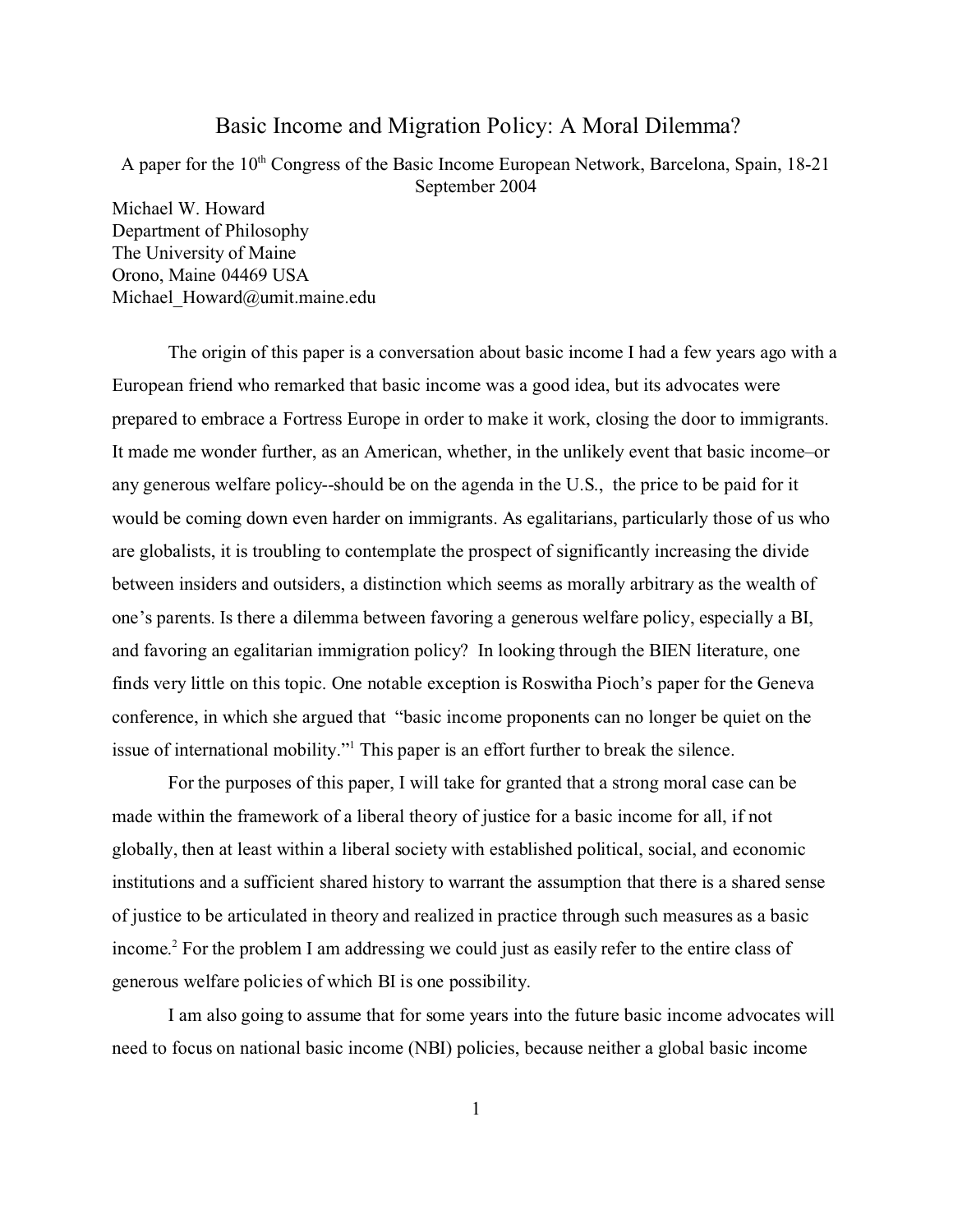(GBI) nor a regional basic income (RBI) is feasible, and they may also be vulnerable to moral objections. I am not completely convinced of this assumption, but I believe it is at least plausible, even if one is inclined, as I am, to favor GBI in principle. Proponents of GBI or RBI envision "democratic scale-lifting" (Van Parijs 1995, 229), democratizing the EU or the UN, and expanding their powers to include income redistribution. But critics argue that a GBI (or RBI) is not feasible because there are not yet institutions at a global (or regional) level suitable for collecting revenues and administering a basic income. Nor is there agreement at the global (or regional) level on an egalitarian principle of income distribution. Even regional integration such as that of the European Union is not far enough advanced to warrant a RBI. "There is so much economical and institutional diversity among the fifteen EU member states which will become even greater after Eastern enlargement, that policy harmonisation cannot be a realistic goal."(Pioch 2002) Will Kymlicka (2002), although not against cosmopolitanism, is skeptical of a strengthened and democratized European Parliament, (and presumably *a fortiori* a strengthened and democratized UN). Most Europeans, he argues, would rather not strengthen the European Parliament vis-a-vis their national governments, preferring instead to hold their governments responsible for their actions in the Council of Ministers. "Danes wish to debate, in Danish, what the Danish position should be vis-a-vis Europe." Transnational government would weaken "democratic citizenship at the domestic level," by undermining the national veto. And given the diversity of languages, media, and parties, "what would be the forum for such a trans-European debate?" He concludes, "transnational political institutions will work best if their rules and decisions are debated and ratified within national democratic forums."<sup>3</sup>

Moral objections are raised by social liberals and nationalists, who consider politically organized societies as having the primary responsibility for social justice, "while the international community serves mainly to establish and maintain background conditions in which just domestic societies can develop and flourish. The agents of international justice are states or societies, not individual persons (on the one hand) or international or transnational actors (on the other)."(Beitz 1999, 272) Rawls, for example, recognizes only duties of assistance between states, such as for famine relief, but not a strong principle of distributive justice such as a global difference principle like that favored by Beitz. Among the reasons for this is a principle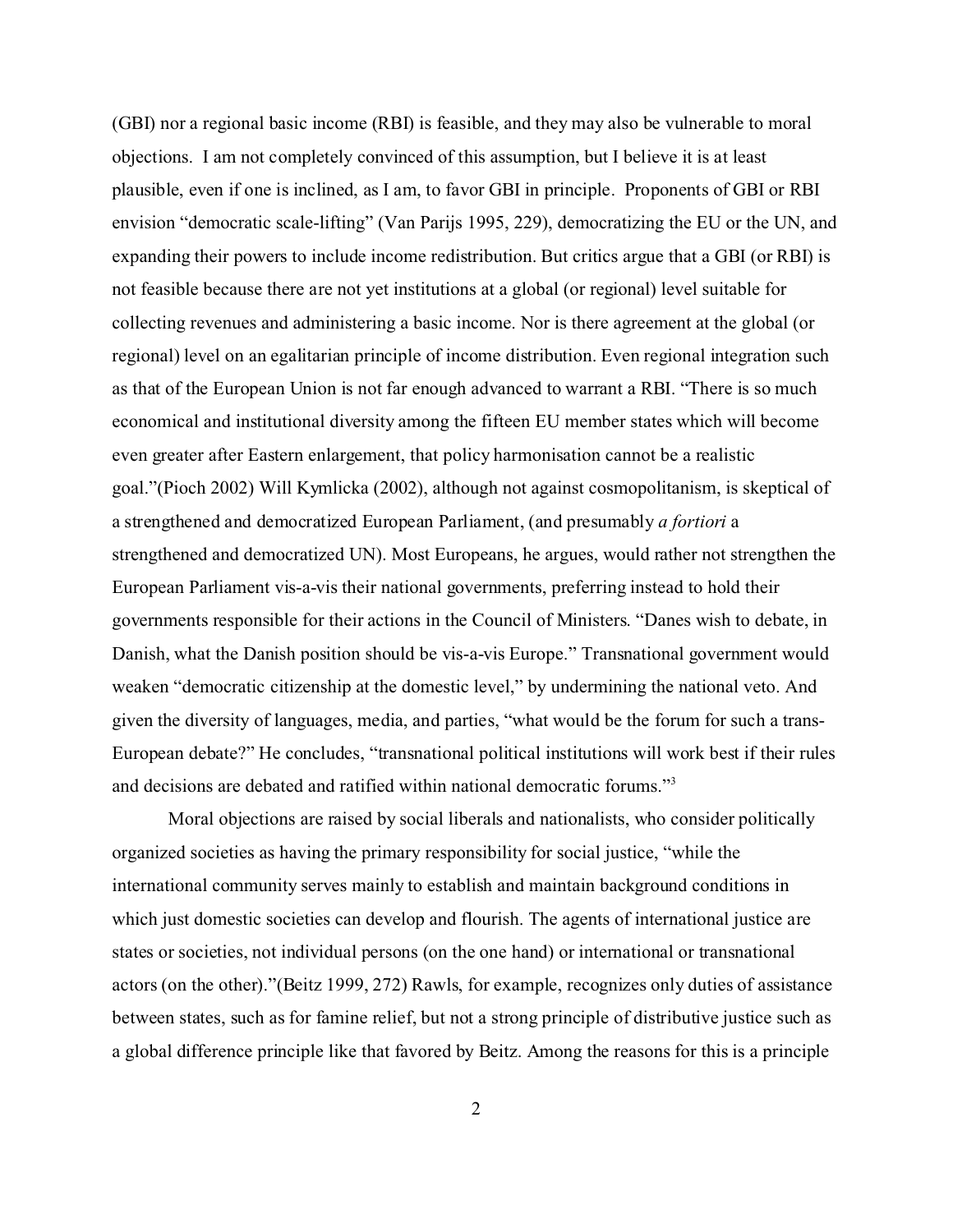of respect for cultural differences between liberal and other "decent" but non-liberal societies, the latter possibly not accepting egalitarian distribution of resources among their citizens. There is also a denial (or failure to recognize?) that there is a global basic structure analogous to the basic structure of political societies which is the subject of theories of justice. For these reasons, cosmopolitan theorists, including principled advocates of GBI, would be thought to be extending liberal theories of justice beyond their legitimate scope.

Assuming then that NBI is the highest level on which BI can be practically considered, the problem I am addressing is a possible dilemma between generous egalitarian welfare policy, epitomized by NBI, and egalitarian immigration policy, epitomized by relatively open borders. If a generous NBI would trigger welfare migration, and this in turn would undermine the economic or political feasibility of NBI, then egalitarians would have to choose between a generous BI and restrictive immigration policies on the one hand, and on the other hand more open immigration policies but a less generous or more qualified welfare policy (BI for citizens only, or the benefits subject to familiar sorts of means tests and willingness-to-work requirements, or even further erosion of a commitment to a welfare state). If indeed this is a dilemma, then it is not enough to say, as some BI defenders do, that BI cannot solve all problems. In this case, BI would itself trigger a problem in immigration, that in turn would require either retreating from BI, or possibly making undesirable changes in immigration policy. Can we defend BI in light of possible welfare migration effects, and what kind of defensible immigration policy is compatible with NBI?

# Is there a Migration Dilemma?

We should consider first the argument that there is a migration dilemma, at least politically, if not economically, for relatively generous welfare states with relatively open borders between member states. (I will address the moral status of restricted borders in another section.) The answer may differ for different countries and regions.

Even among the EU-15, the gap in gross wages and salaries, as a percentage of the EU-15 average gross wages and salaries) between the poorest (Portugal, 39 percent) and the richest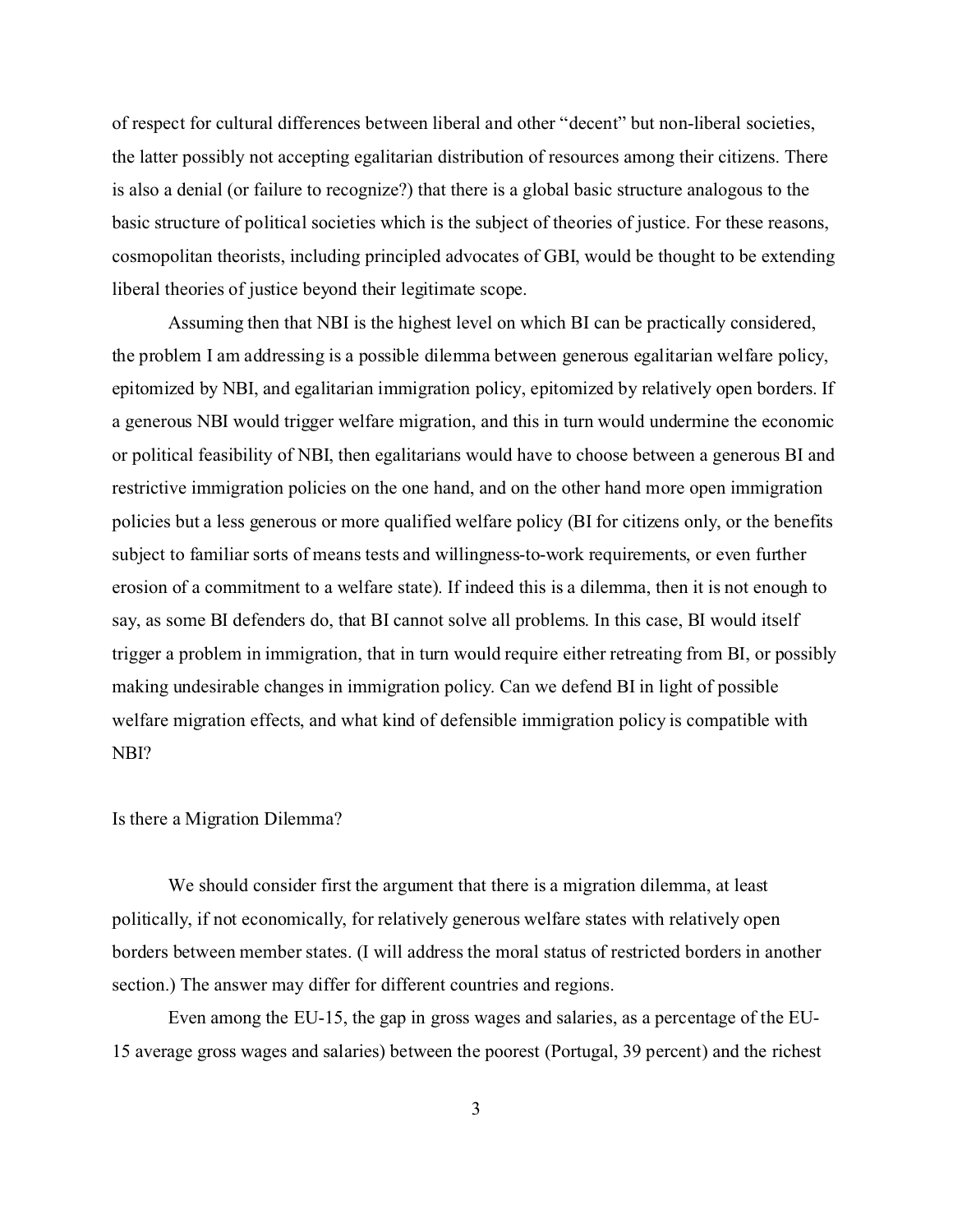(Denmark, 157 percent) is substantial enough to create a "welfare gap." The gap will widen with the inclusion of states of Eastern Europe and the former Soviet Union, none of which attains 50 percent of the EU average gross wages and salaries, and most of which are below 20 percent. Pioch concludes that "these welfare gaps undermine the political viability of a basic income," because "countries that provide generous income support have become vulnerable to welfare migration under the EU's freedom of mobility rules, which do not allow a country to discriminate against the nationals of another welfare state....if basic income is introduced in any one of the member states of the European Union, it must be offered to nationals of other EU member states as well" (Pioch 2002). Pioch isn't entirely clear about whether "political viability" is undermined by economic realities or by values and psychological perceptions. She acknowledges that "all economic models predict that migration from Eastern to Western Europe in general is highly overestimated," suggesting that the cost of extending NBI to all residents (not only citizens) might not be significant, and thus that welfare migration, if it occurs at all, does not undermine economic viability. Nonetheless, "people would fear welfare migration and would not support anything like an unconditional basic income." In other words, even if some welfare migration is economically sustainable, it is not politically sustainable. This problem can be expected to grow as the European Union enlarges, encompassing "welfare gaps which are among the largest ...between neighboring states in the world."

Turning to the U.S., the evidence on internal welfare migration among the native population is mixed. Some studies in the U.S. show no evidence of internal welfare migration between states that have significant differences in the generosity of their benefits; others find evidence of "positive, but modest, effects of welfare benefit generosity on migration decisions" (McKinnish 2003). However, the welfare gaps between states within the U.S. are relatively small compared to the differentials between some countries in the EU, or between the U.S. and Mexico. These larger gaps, and other differences between the native and immigrant populations would lead one to expect a more substantial "welfare magnet" effect. This is the case even if most immigrants come in search of work and not state services. Although Borjas (1999) claims that "there is little evidence to suggest that interstate differences in welfare benefits generate a magnetic effect in the native population,"(116), he points out that the costs of interstate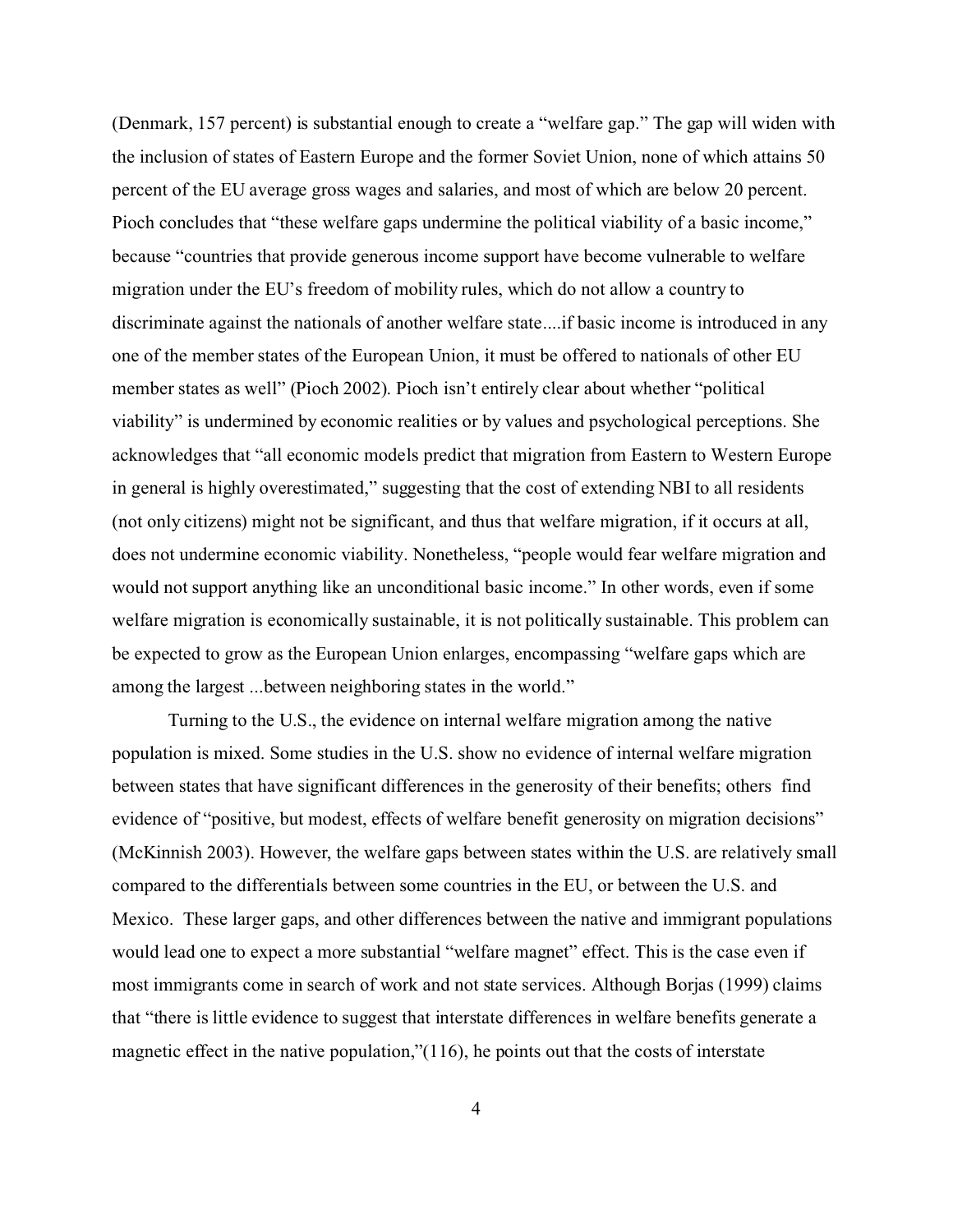movement are lower for immigrants than for natives, and there is a clustering of immigrants in the more generous states (117). Furthermore, this clustering in California, one of the most generous states, is not due only to its proximity to Mexico and Asia (the latter the origin of many refugees), there is also clustering of non-Mexican and non-refugee immigrants (117–18). And while higher welfare benefits are generally not the reason for migration, they may discourage return to the country of origin if a person fails in the labor market (115). Higher welfare generosity, although not the magnet that draws, may be the magnet that holds.

Before 1965 immigrants in the U.S. participated in welfare benefits at a lower percentage than the native population. But the trend since 1965 has been toward a higher percentage of immigrants receiving benefits compared with the native population. Most of the roughly 7 percent gap is due to household composition (immigrant households are larger), education (immigrants tend to be less educated), age (immigrants tend to be either younger or older than the average native), gender of head of household, and state of residence. Hence much of the shift toward greater welfare use is due to the changing composition of the immigrant population along these dimensions. Still, at current benefit levels, it does not appear that most immigrants are migrating for the sake of benefits. Despite this, there has been significant backlash against immigrants, both at the national level and in California. It has been estimated that native households in California pay an additional \$1200 per year in taxes to support social services for immigrants. A significant part of the fiscal burden is in education for children of undocumented aliens. While the long run benefits of immigration probably outweigh the costs for the native population, this short run cost, borne unevenly by citizens of different states, is part of the background for the infamous Proposition 187 in California, which "would have excluded undocumented immigrants from a variety of services including education and health care and required educators and other government employees to question and report immigrants suspected of not being documented."<sup>4</sup> At the federal level, the Clinton Administration's 1996 welfare reform act contained provisions denying Federal benefits such as SSI (supplemental security income, i.e., pension/disability benefits) and food stamps to legal immigrants, leaving it to individual states whether or not to provide assistance. *New* legal immigrants were not eligible for food stamps (although this benefit has been restored) or SSI, and are ineligible for Medicaid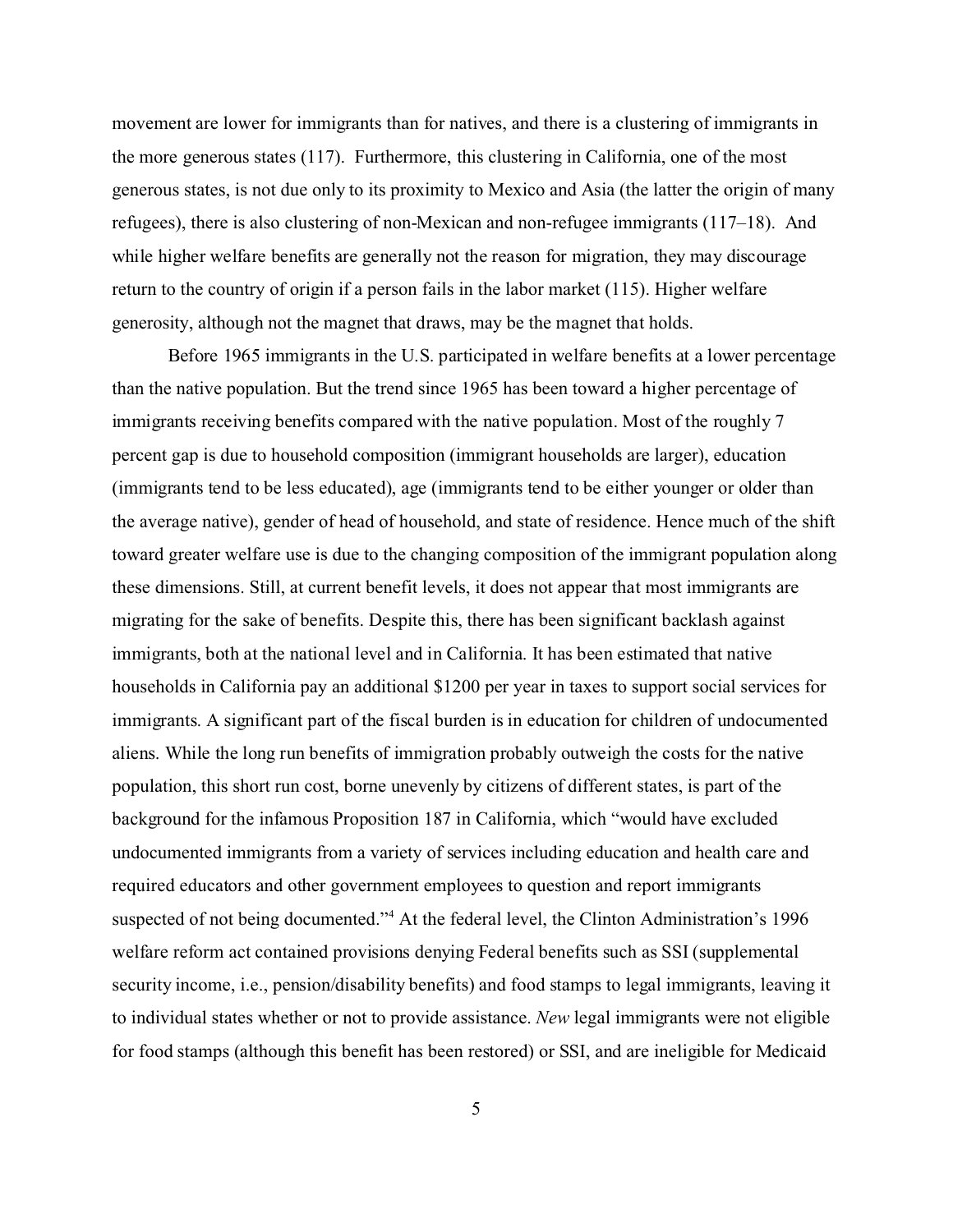or cash payments (temporary aid to needy families, or TANF) for five years. The results for immigrant families have included increased food insecurity at a time when food insecurity among native households has fallen.<sup>5</sup>

These mean-spirited policies have been accompanied by increased border patrol, resulting in "more than 2,640 border crossing-related deaths–10 times more lives than the Berlin Wall claimed during its 28-year existence–and a sharp increase in permanent settlement of unauthorized Mexicans in the United States."<sup>6</sup> Migrants have not been deterred from entering the U.S., they are only entering by more dangerous routes and incurring higher personal risks. On top of this we have the increased security after the 9/11 attacks. In this political climate, it is unlikely that any generous welfare policy could be introduced that promised to have even a modest welfare magnet effect.

However, I do not conclude from these observations that a NBI is politically unfeasible.

# "Political feasibility"

It will help our thinking about the political feasibility of NBI, to make a distinction between two types of political feasibility. The failure to make a distinction may lead us to conclude too hastily that NBI is unfeasible. The first type I will call political expediency. A policy is politically inexpedient if it is simply the case that no party or politician hoping to win an election can get away with favoring it, for a variety of reasons: the people will not tolerate it, the media will ridicule it, etc. Political inexpediency may rest on quite irrational prejudices, and so we–philosophers, social scientists, social critics–must be prepared to embrace some politically inexpedient policies, and do our best to develop persuasive arguments and strategies for defusing the opposition. It may be necessary to do this outside the electoral arena for some time before a politically inexpedient policy can become politically feasible.

The second type of political feasibility has more to do with rationality and morality, let's call it political reasonableness. A policy is politically unreasonable if it would impose unreasonable demands on citizens. I mean reasonableness to include both moral and prudential reasons, so a reasonable policy is one that can be defended by something like what Rawls (1999)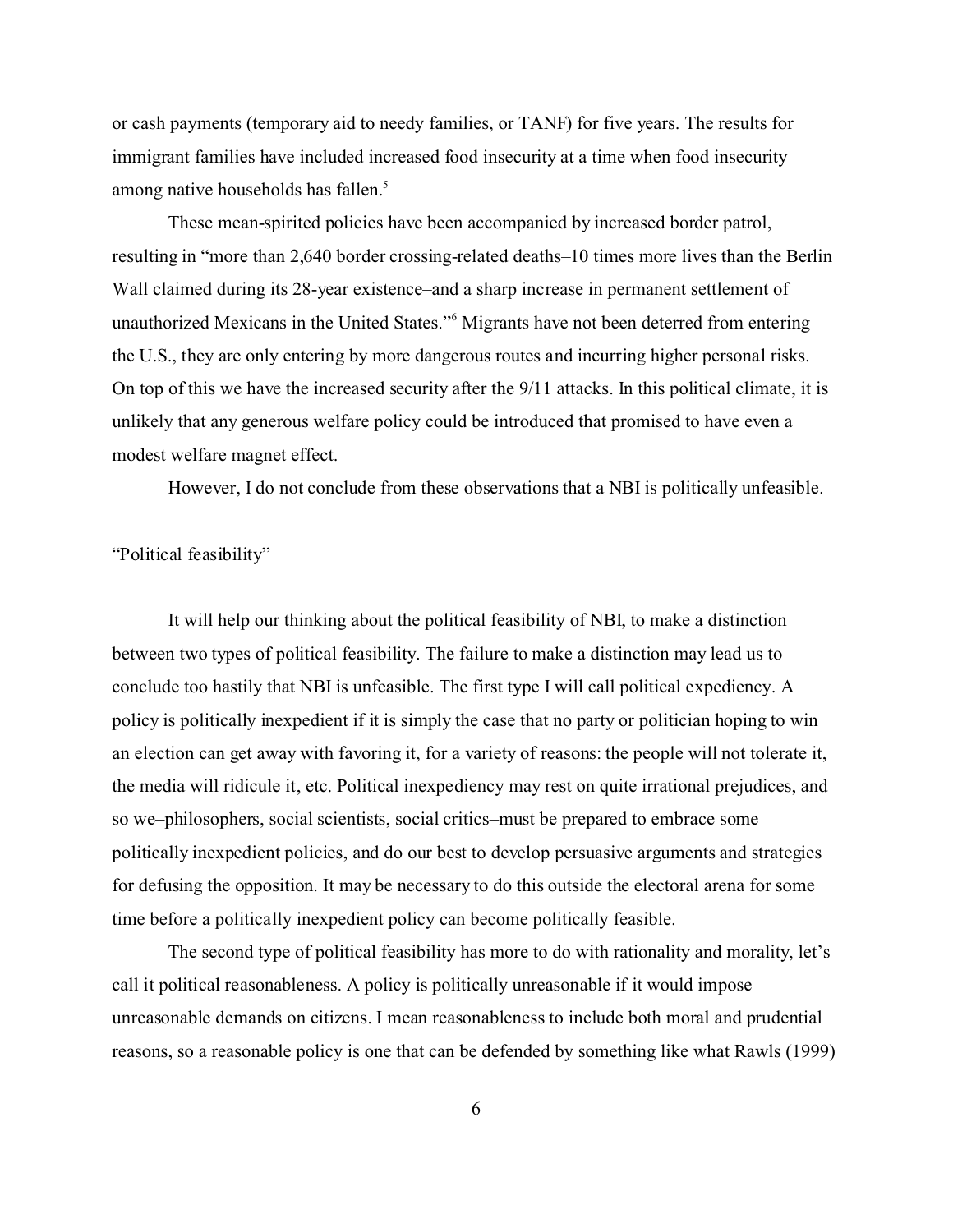calls public reason. Thus I am not talking merely about rational choice or so-called realism. I hope to elaborate this idea in later work, but for this talk, this rough idea should suffice.

Now it is clear that NBI can be politically inexpedient yet politically reasonable. If opposition to NBI turns on ungrounded fears of a level of immigration that will not occur, or an additional cost to the taxpayer that far exceeds what will happen, or racist distinctions between us and them, or an unwillingness to give up privileges that cannot themselves be publically defended, it may nevertheless be politically reasonable. The hardest case to deal with is not that which rests only on irrational fears and falsehoods, but that which takes into account appeals to self-interest. For example, in the analysis of Borjas, he considers only the national interest of the U.S. in evaluating immigration policy, and the economic cost to American citizens. But a reasonable person will consider not only the cost to herself of a policy, but also the moral justification, which might involve some degree of self-denial. Thus, the aforementioned \$1200 cost per Californian household for education for the children of illegal immigrants may be a reasonable cost to bear, as a matter of justice, given that the children are there through no choice of their own. (There might be a case for spreading this cost to other taxpayers in the U.S., by federalizing the costs of education, since it is an accident of location that this cost is falling heavily on the Californians. But the difficulty of moving the tax base of education even from local property taxes to state taxes suggests that a further centralization is not to be expected in the near future.)

A NBI under current world conditions might have such costs attached. It might for example have a welfare magnet effect that increased the cost to the average taxpayer by a few hundred dollars a year. Or, alternatively, to reduce the flow of immigrants effectively, NBI might need to be coupled with national contributions of a similar amount to basic income or development funds targeted to the countries of origin for the immigrants. Such costs, although conflicting with the narrow self-interest of citizens, might nonetheless be defensible by appeal to their sense of justice.

NBI for Citizens Only?

7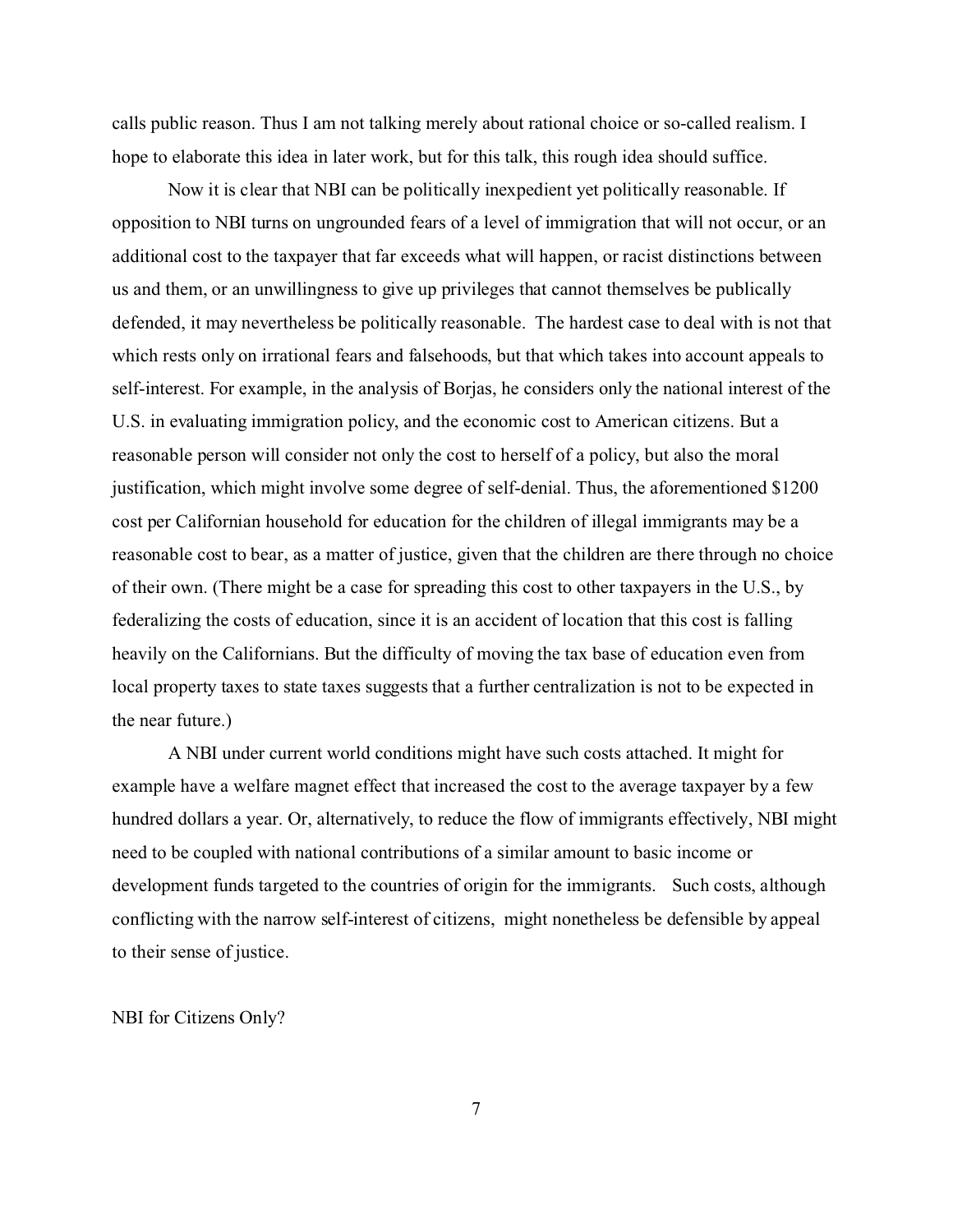One solution to the welfare magnet problem would be to restrict NBI to citizens. This would partly just shift the problem. With the aforementioned Clinton welfare reform, applications for citizenship increased dramatically, as the benefits of citizenship vis-a-vis residency increased. But more to the point, a citizens-only NBI is an unethical solution, and unworkable. Simply put, people who have been legally admitted, allowed to reside, to work, and who often are required to pay taxes, cannot be denied the benefits of full membership, even if they are not citizens. In the U.S., where, as I just indicated, an effort has been made to deny benefits to legal immigrants (benefits much less generous than NBI), it has proven difficult in practice to enforce in many respects. In the European context it is already not even a legal possibility at the current stage of integration.(Pioch 2002)

An additional concern, particularly relevant to consideration of BI, is the labor market effect. Because every citizen would get the BI, over time the structure of the labor market would be bound to change. One might reasonably expect that the wages of some jobs would fall, as people would be willing to take them for a lower wage, the wage being an addition to their BI. Some part-time jobs would become economically viable for people who otherwise would be unable to piece together a living income. (On the other hand, the right to refuse work, would lead to wages rising for some low-wage, dirty, or dangerous work.) But now factor into the picture a class of workers who do not receive the BI, alongside the citizen recipients. They will be confronted with wages for some jobs much lower than they otherwise would be in the absence of the NBI. This might discourage them from migrating, but it could also mean that they will receive less for their efforts. Certain other jobs that citizens now refuse because of the freedom afforded by their NBI, will be taken only by migrant workers, so there might be an additional stimulus for migration. Whatever the net effect, the two-tier system can only result in substantially poorer labor market conditions for those deprived of the BI. The migrant workers in effect would be exploited for the benefit of the NBI recipients, a situation for which I can find no justification.

Thus, if there is to be a NBI, it must be for all residents, with at most some reasonably short residency requirement (not five or seven years!). Addressing the migration dilemma thus shifts to the border.

8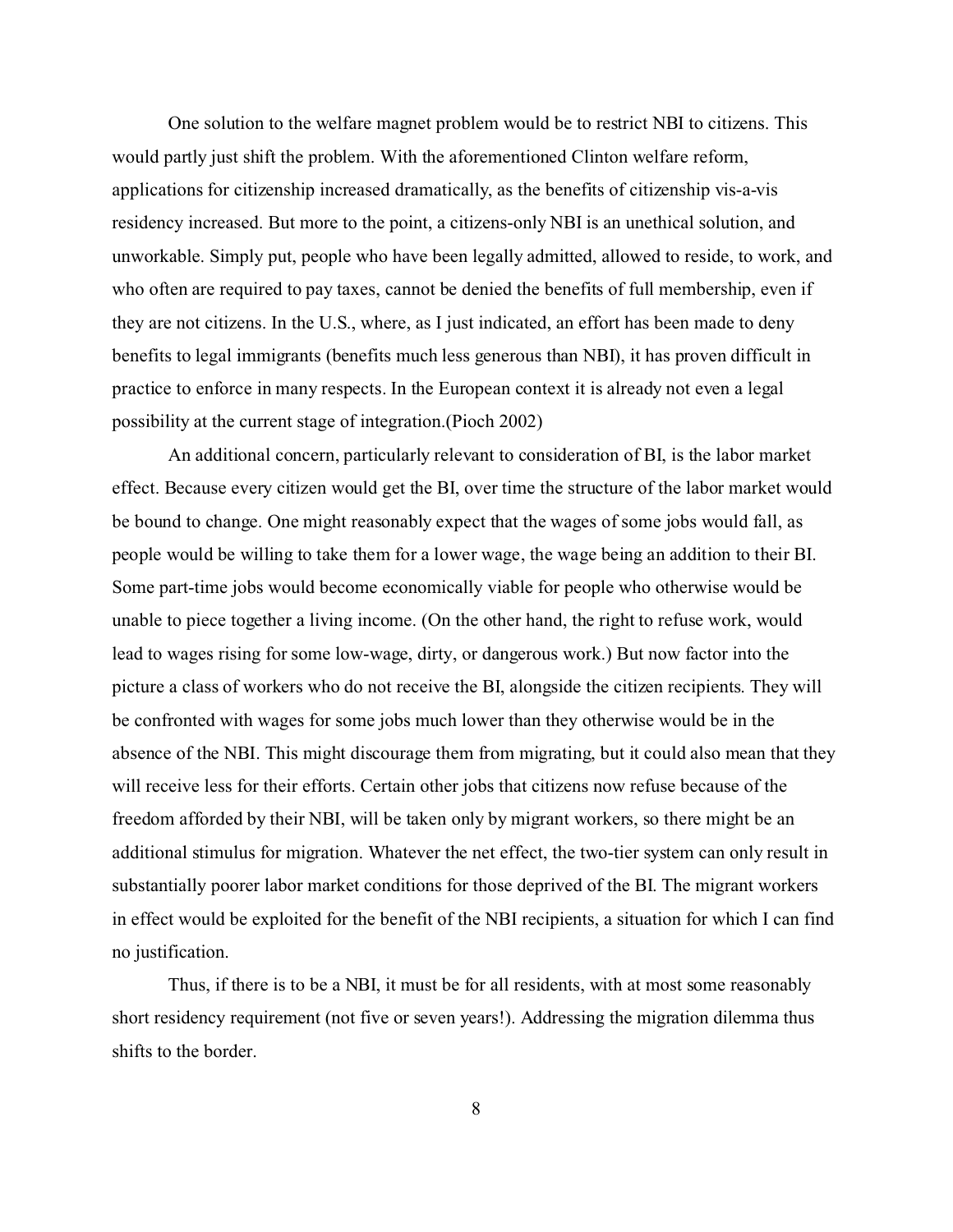NBI and Tightening the Borders?

Philippe Van Parijs, who supports a GBI in principle, but NBI for residents as a second best, endorses some measure of border control against economic migrants.<sup>7</sup> "In the meanwhile, however, do not let people in too easily from poorer countries–because capital migration is a less painful process, because the least advantaged, being less mobile, are not likely to benefit, and above all because it would undermine any serious attempt to equalize, be it locally and partially, wealth and job assets."<sup>8</sup>

If this strategy were construed narrowly as stronger border enforcement, it would carry a heavy price indeed, in lives but also money, and might even be counterproductive with respect to the narrow aim of reducing the number of immigrants, because of the disincentive to return home, as we have noted. In the U.S., it has been frequently pointed out that there has been lax enforcement of immigration laws at the workplace, so that the major demand for foreign labor goes unchecked. But stronger worksite enforcement "is greatly complicated by the proliferation of false documents, which can be obtained easily on the streetcorners of any Mexican border city. Congress has shown no appetite for a new, national system of verifying employment eligibility, without which effective worksite enforcement is impossible. Moreover, most members of Congress have no stomach for the widespread economic disruptions and constituent complaints that a systematic crackdown on employers of unauthorized immigrants would generate." President Bush's proposed temporary worker program is likely to produce a parallel flow of undocumented workers, and "permanent settlement of 'temporary' workers whose continued services are sought by employers." Cornelius concludes that "the most effective approach would be to get serious about creating alternatives to emigration in the key sending areas of Mexico and Central America.... Any strategy of immigration control that addresses only the supply side is doomed to failure."<sup>9</sup>

A GBI could be part of a policy addressing the demand side. But our starting point was the premise that in the short term we are not able to do this successfully. Now we find that a precondition of NBI, controlling the supply side of immigration, may be unworkable. [Perhaps a GBI is not more utopian than a NBI after all.]

9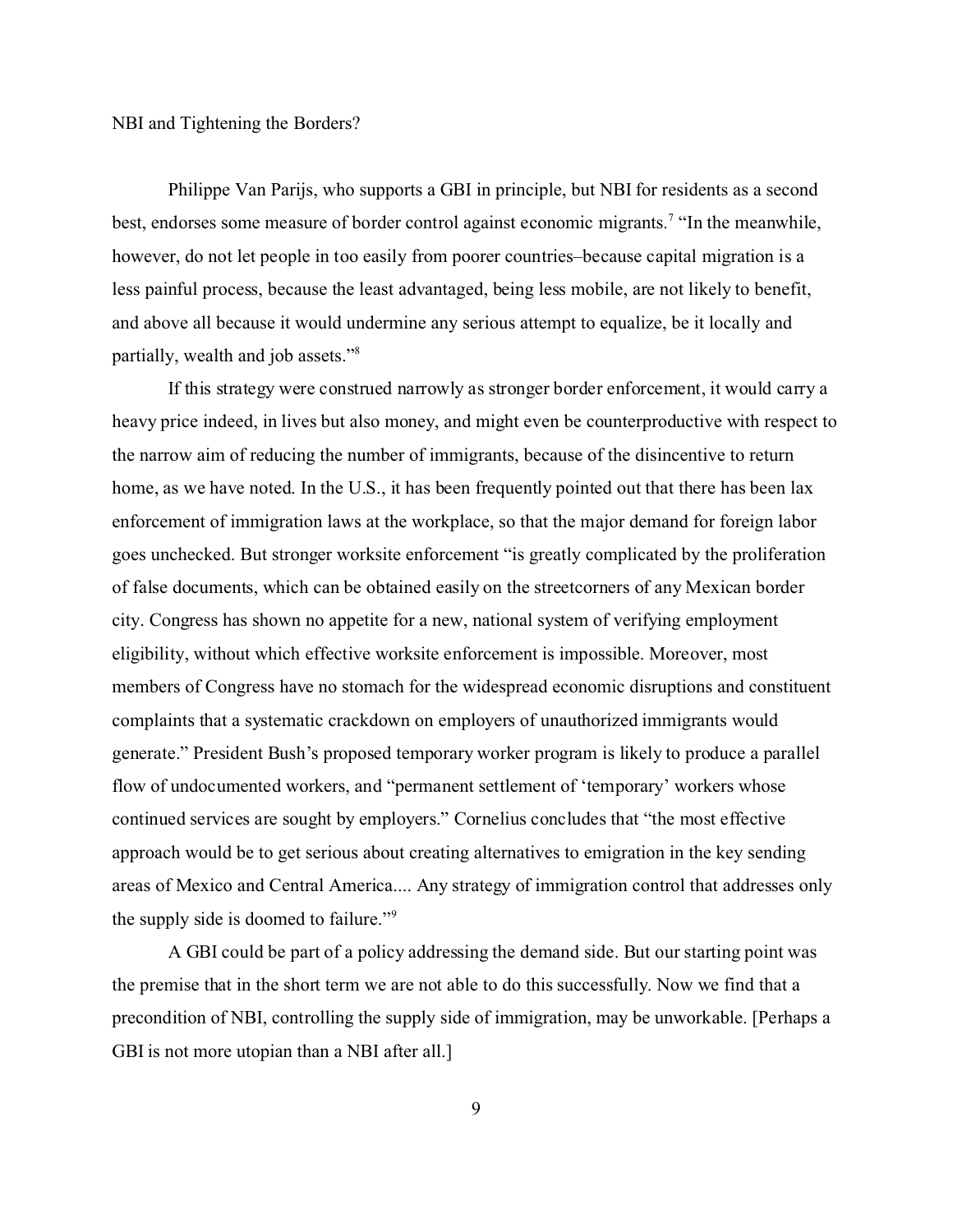"Justice among Thieves"?

Let us assume nevertheless that a way can be found to reduce the flow of immigrants. An additional problem with the NBI second best policy is that it might make the transition to RBI or GBI more difficult later on. The move from a relatively weak welfare state of an affluent country (such as the U.S.) to a RBI or GBI can be a win-win situation for the poor in both poorer and richer countries. The BI for the poor in the richer country would be an improvement over their previous condition. But suppose, as the strategy of "solidaristic patriotism" envisions, that we build up solidarity among citizens in the affluent country, and institute a NBI, such that the worse off are better off than they could be under any other regime. Now imagine that a proposal is put forward to widen the circle of concern to include in the distributive regime the citizens of a neighboring relatively poor country (such as Mexico). The poor in the poorer country would stand to gain, but the poor in the affluent country would be the losers because the level of their BI would fall. So why would not the strategy of solidaristic patriotism, even in its best incarnation, be a formula for entrenched enclaves of economic privilege, and marginalized enclaves of deprivation? Is not a NBI, as Hiller Steiner put it, a formula for "justice among thieves?"<sup>10</sup>

Van Parijs's response is, first, that a "global practice of national asset retention" that would go with solidaristic patriotism, while at first glance appearing to favor asset-rich countries, in reality might favor asset-poor ones. This is evident if one considers not only the movement of capital and natural resources, but also the movement of human capital. "The creaming off of the world's human capital may amount to a plundering of the asset-poor countries by the asset-rich of a magnitude which dwarves the earlier plundering of their natural resources." Solidaristic patriotism might be key to stemming the flow of highly trained professionals from asset-poor countries to asset-rich countries. Second, it is important to distinguish between a country's wealth and its basic income potential. Solidaristic patriotism, even if it reduces a (poorer) country's wealth, may facilitate a higher basic income, because of the greater willingness of citizens to keep their assets in the country and be taxed.<sup>11</sup> But he cautions that "the choice of the locus of desirable solidaristic patriotism is not left to the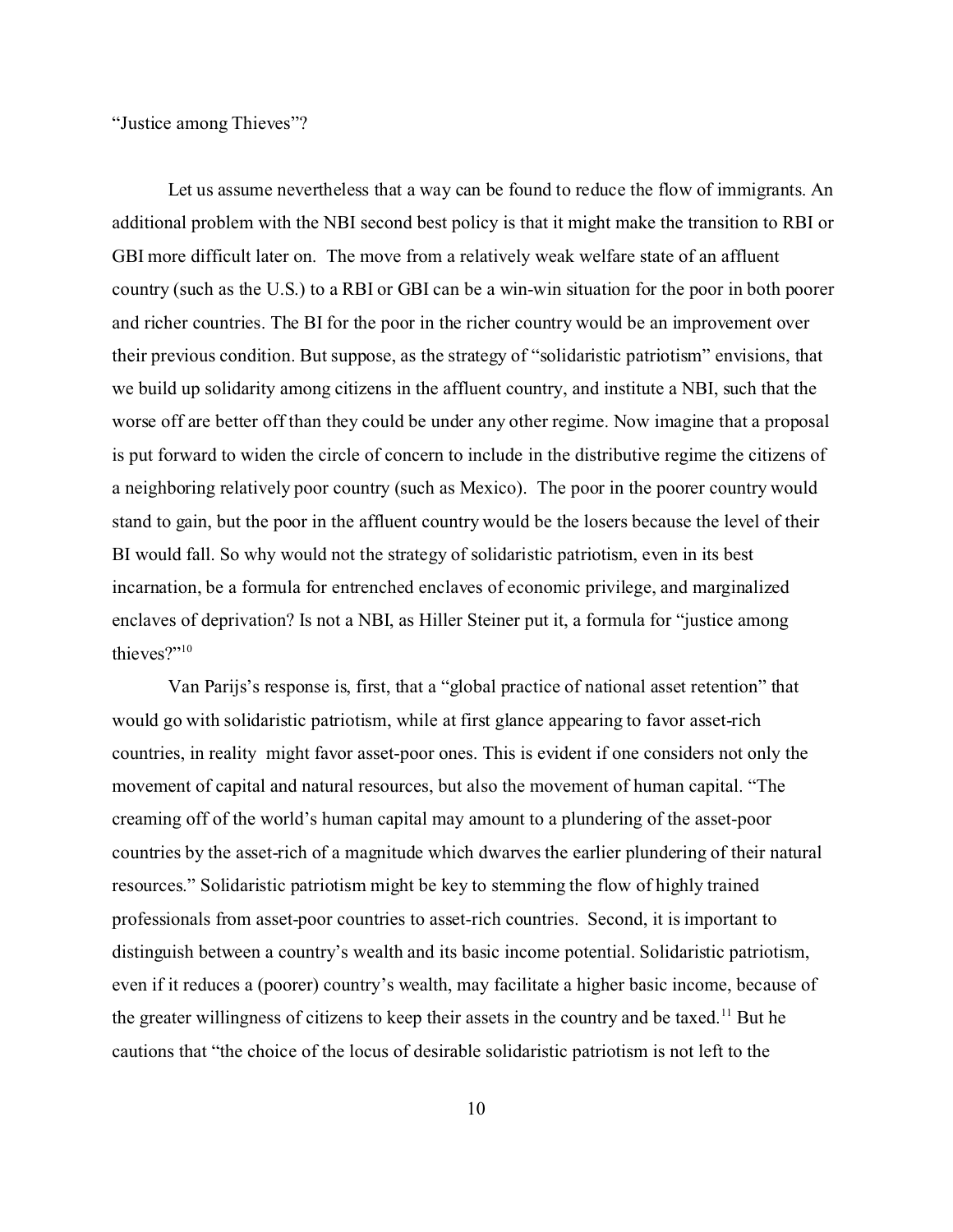vagaries of spontaneous popular sentiment. It must be nurtured in those places, and only in those places, in which it helps to protect an existing or emerging redistributive *patria*."

How does this apply to Europe? Given the rules concerning mobility, the EU is already beyond tightening borders between member states, even if that were a desirable option. The question then becomes, internally, whether welfare migration will undermine (economically or politically) the prospects for NBI in the member states. A question which I cannot pursue here is whether any costs of such migration are politically reasonable, even if not politically expedient to advocate in the short term. But I would surmise that NBI coupled with a modest RBI for the EU would be more politically reasonable than NBI with unameliorated welfare magnet effects to be dealt with by each country individually. Externally, the situation of the EU vis-a-vis nonmember states can be seen as somewhat analogous to that of the U.S. and its neighbors, particularly Mexico. Thus, if it is possible for the EU states, individually with NBIs or jointly with a RBI, to surmount the problem of intra-EU welfare migration, still the dilemma arises with respect to people immigrating into the EU. Must a strong EU welfare regime (or set of regimes) require unfair restrictions on immigration to the region? What should count as fair? Does fairness require open borders, or something less?

#### Free Movement?

Some egalitarians, eg. Joseph Carens, argue that liberal egalitarianism requires virtually open borders. There is a presumption for freedom of movement for three liberal egalitarian reasons: "First, the right to go where you want to go is itself an important freedom.... Second, freedom of movement is essential for equality of opportunity. You have to be able to move to where the opportunities are.... Third, freedom of movement would contribute to a reduction of political, social and economic inequalities."<sup>12</sup> He acknowledges reasons for overriding this presumption for free movement, but still affirms that it is necessary to take in as many immigrants as one can, consistent with public order, national security and the maintenance of liberal institutions. (32) Especially after  $9/11/2001$  it is important to acknowledge that these qualifications can be stretched to cover a wide range of cases. Nonetheless, most will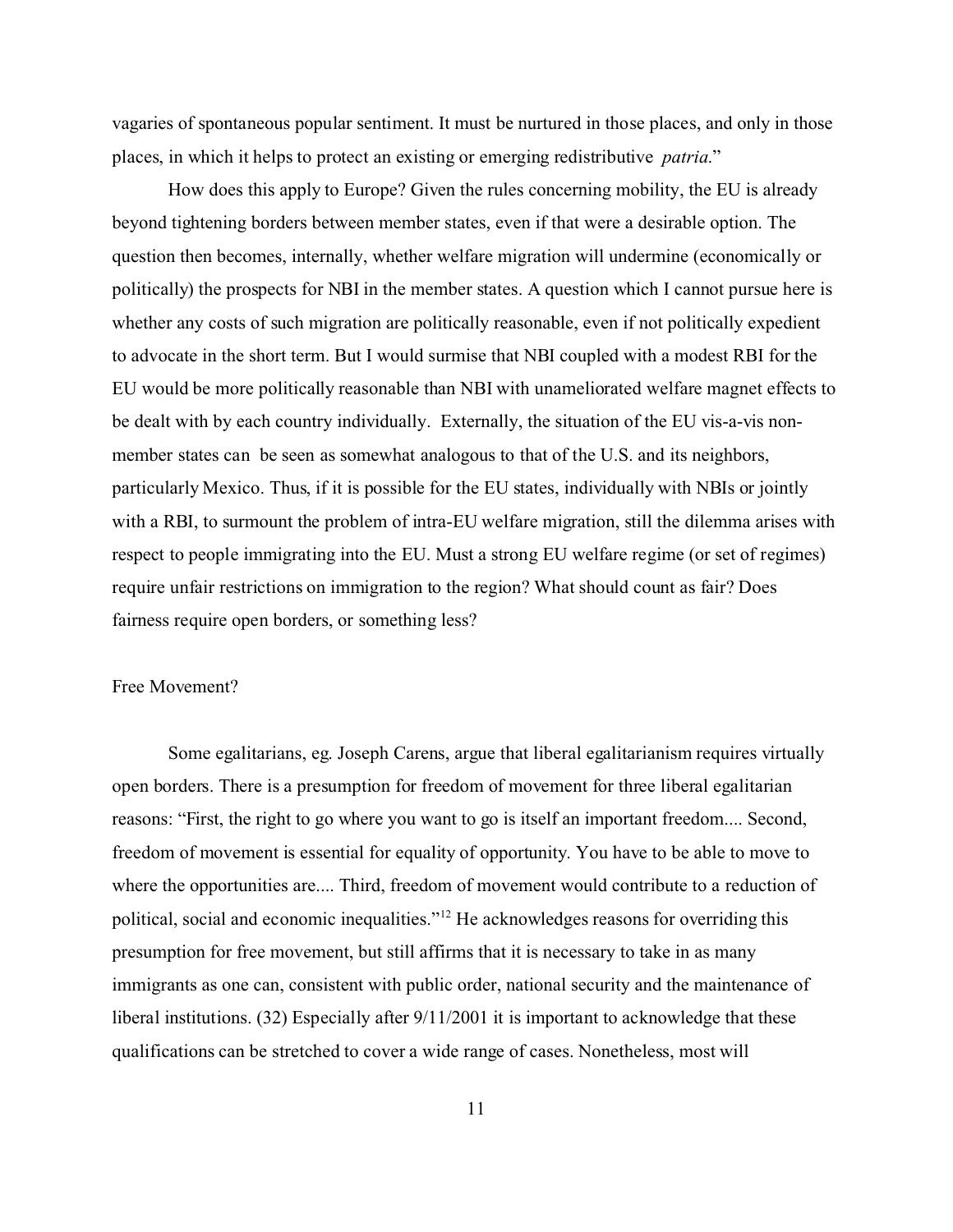acknowledge some reasonable restrictions on movement under these headings, and movement under these conditions is what I am referring to as relatively open borders or free movement.

Carens considers the following (politically expedient) "backlash argument" which, although unjustifiable at the level of principle may be "prudent in practice" and would result in greater restriction:

"On this view, the commitment to liberal egalitarian principles is not very secure even in liberal societies. Current citizens might object to the ethnic and cultural characteristics of new immigrants, fear them as competitors in the workplace, and perceive them as economic burdens placing excessive demands on the welfare system. At the least, this reaction might erode the sense of mutuality and community identification that makes egalitarian and redistributive programmes politically possible. At the worse, it might threaten the basic liberal democratic framework."31-2

Filtering out the questionable racist elements, James Woodward offers a more principled version of this backlash argument, in order to rebut Carens's case for free movement.<sup>13</sup> It is most helpful to distinguish as he does between immigration that arises because of economic inequality across borders, and migration for other reasons. The economic inequality might better be addressed by other means than labor migration.<sup>14</sup> The question is then, whether there are good reasons for free movement other than economic equality. What remains of Carens's case is the intrinsic freedom to go where one wants. There is cause for skepticism, as Woodward notes, in the fact that all liberal egalitarian societies have border restrictions beyond the bare minimum Carens accepts, and that free movement per se is not found among the various authoritative enumerations of rights. What this suggests is that, if there are other and better ways to address global economic inequalities than by allowing free movement, then there is only a rather weak argument against states controlling entry, and so no deep moral dilemma between a generous NBI and a restrictive immigration policy.<sup>15</sup> But much depends on this condition. If wealthier states fail to find ways to address the just claims on their resources by the world's less favored, one might be forced to favor migration as the only available means of addressing global inequality.

Unfortunately, as we shall see, in his principled argument, Woodward lets go of this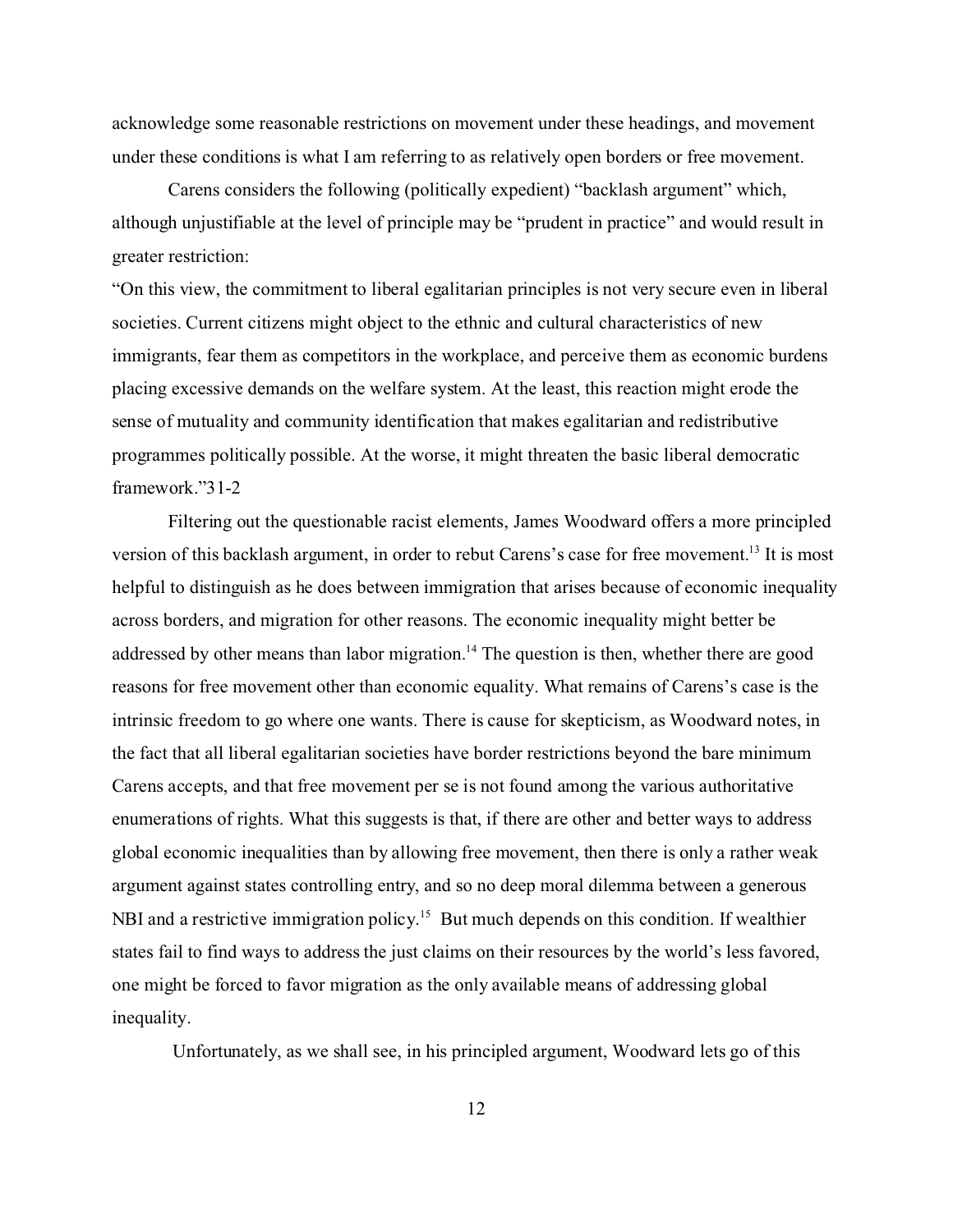useful distinction between migration for economic and for other reasons. His argument turns on motivational constraints in the theory of justice.(76) Principles of justice must be of such a character that the society conforming to them will be stable, in the sense that people can be reasonably expected to support just principles and practices. If their commitment is strained unreasonably, that fact argues against the principles themselves. (It is a powerful argument against utilitarianism, for example, that it requires too much of individuals for the sake of maximizing an aggregate or average utility.)

Open borders strain commitment first by increasing labor market competition to such a degree that poorer citizens would be worse off, and inequality would be increased.(69) Second, drawing on the experience of areas with concentrated migration, such as Los Angeles, the educational and other social services are strained even by present levels of migration, and would be unable to manage the levels associated with open borders; the higher levels of funding needed would be politically unsustainable. Third, the increasing ethnic diversity makes it harder to sustain a democratic community with a commitment to justice for its members. The already low level of welfare in the U.S., and trends toward privatization of education, may be due to existing divisions of this sort.

Notice that only this third point about diversity applies as much to non-economic migration as to economic. The first two concerns about the worst-off citizens in the labor market, and strains on the welfare system, shrink in the case of the relatively smaller numbers who migrate for non-economic reasons.<sup>16</sup> I will set aside discussion of this third point for separate treatment, as it raises the complicated topic of multiculturalism. Clearly Woodward has sided with those who are skeptical about multicultural citizenship.

In the other two points Woodward recognizes and values liberal egalitarianism within states, and his concern is with the erosion of liberal egalitarianism within such states by the economic pressures of migration. But it is important to note that the objection here is not just to free movement but to cosmopolitanism generally. He doesn't think there is any shared sense of justice that motivates people sufficiently to care about strangers beyond the borders of their state. "There is simply no realistic possibility of an affluent country under a democratic government admitting immigrants on the scale implied by such rights." And, note well, he adds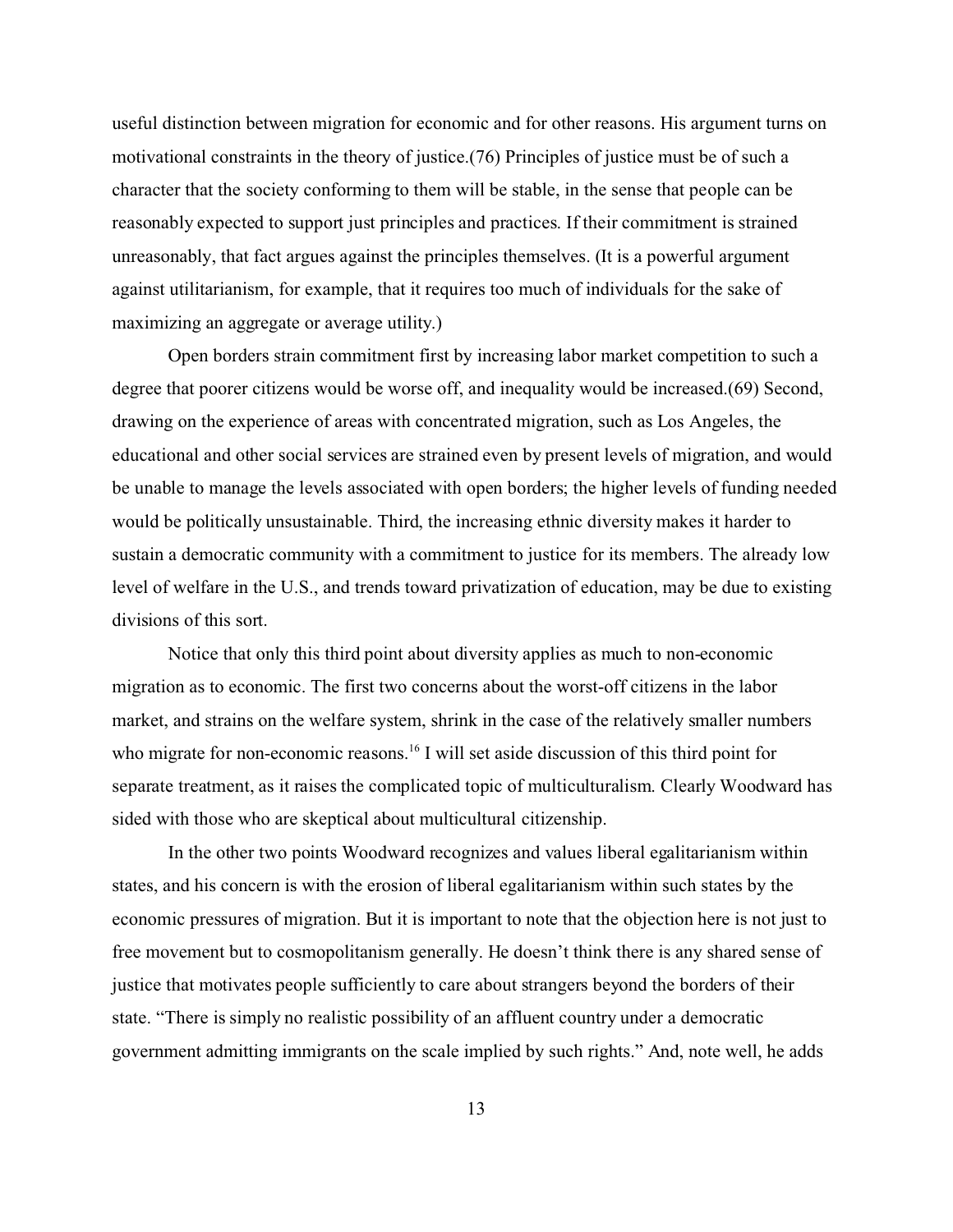that there is similarly no chance for extensive transfers of wealth (such as a GBI or RBI).

Thus baldly asserted, Woodward's social liberalism appears simply to beg the question against cosmopolitanism.<sup>17</sup> Worse, the social liberal position itself falls prey to an analogous objection. In reality, Rawls's principles of justice do not have the allegiance of citizens of the U.S., or any other actually existing state. The requirements of stability are those that we counterfactually expect would be met, if just institutions were established and people became acculturated to them. Woodward's objection does not distinguish between the strains of commitment in ideal theory and the strains of commitment by people as they are now, with all their prejudices and privileges in place. On the one hand, then, Woodward's objection could be taken against further egalitarian reform even within liberal egalitarian states. One might object against a NBI (or other generous minimum income policies), for example, that "there is simply no realistic possibility of affluent people under a democratic government admitting transfers of income and wealth on a scale implied by the difference principle." The Rawlsian reply is that if such a just order were established, it would demand of its citizens reasonable requirements that they could learn to live with and affirm. This does not entail that the real world path from where we are to a just society is not full of obstacles, not least of which is the resistance of the privileged and the powerful.

On the other hand, if we consider the counterfactual strains of commitment, and not current political resistance, with respect to cosmopolitanism, we simply don't know how far people's sympathies can be stretched. They have historically expanded from clans to states, and from small city states to nations. So long as each person is getting a fair share in what is, and is perceived to be, a shared cooperative enterprise, what rules out the eventual emergence of a global sense of justice?

A further cosmopolitan rejoinder to Woodward invokes his distinction between economic and non-economic reasons for migration. Insofar as his case for open borders undermining state-based liberal egalitarianism turns on the economic effects of economic migration, we can concede that if these effects are real and substantial (and not exaggerated fears), then there are better solutions that address the poverty and underdevelopment in the places of origin. Failing these, we must unjustly exclude the immigrants, endure hysteria-driven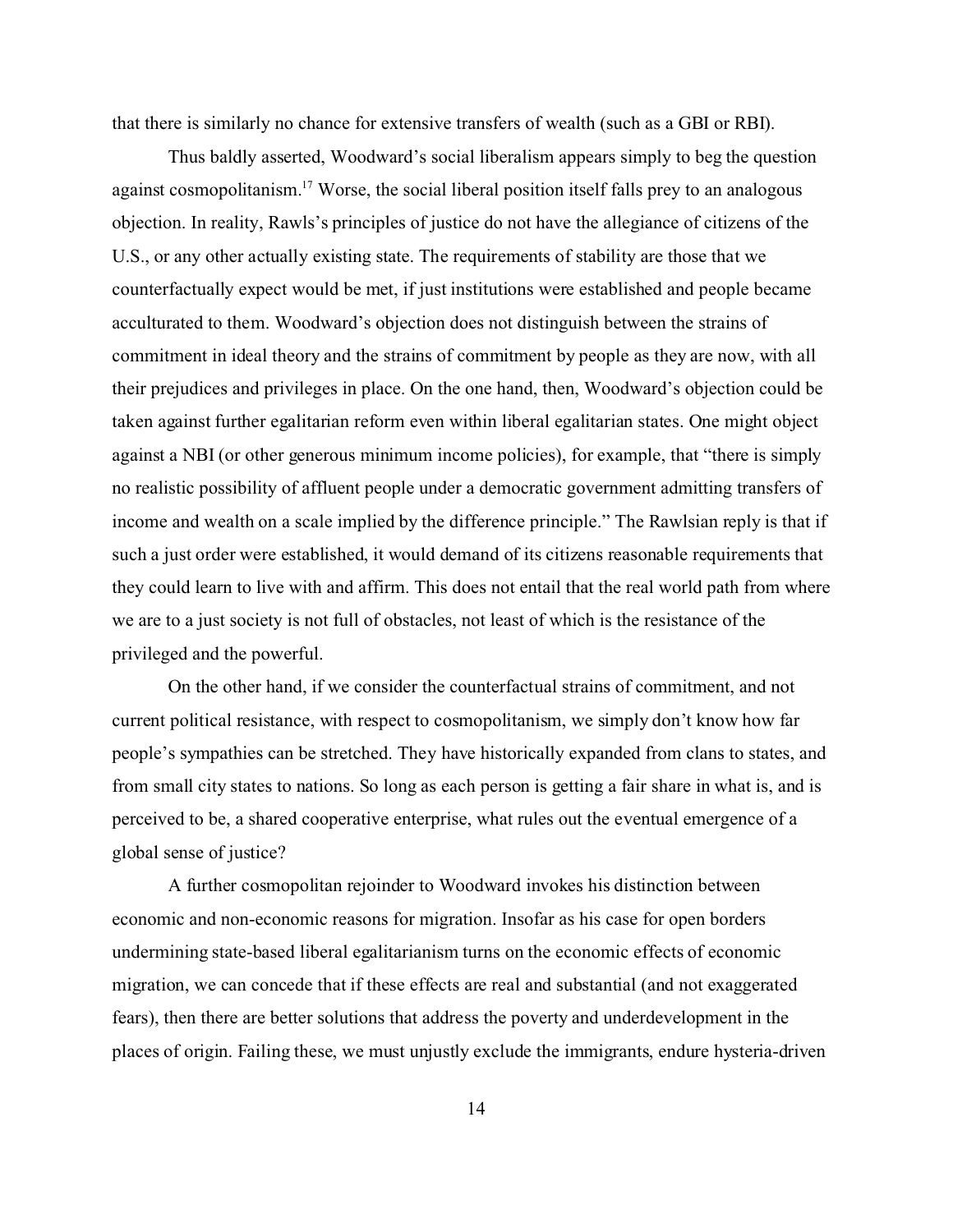campaigns to destroy the welfare state, or create a caste system, none of which is acceptable to a liberal egalitarian.

Are there liberal egalitarian reasons for restricting immigration for non-economic reasons?

### Multiculturalism

Woodward is not alone in thinking that liberal egalitarianism requires a degree of unity among citizens that might be undermined by too much ethnic diversity, such as might result from too much immigration. A "politics of recognition" that involves rights for cultural groups or their members is thought by its critics to undermine the "politics of redistribution," (including of course basic income), and for that reason the politics of recognition, (i.e., multiculturalism) should be opposed. (Barry, 2001, cited in Kymlicka, 2002).

"The more we emphasize our cultural differences, the less likely we are to work together to fight economic inequality. On this view, we need to choose between struggling against the status hierarchy or struggling against the economic hierarchy." (Kymlicka, 2002, 367). And, we may add, the more that immigration gives rise to cultural and status differences, the more difficult it will be to avoid struggle over recognition.

The main thing to note about this is, as Kymlicka says, that there is very little evidence to support the view that multiculturalism erodes the support for redistribution. Such evidence as there is suggests that multiculturalism "often enhances, rather than erodes, social unity. For example, the evidence from Canada and Australia–the two countries which first adopted multiculturalist policies–strongly disputes the claim that immigrant multiculturalism promotes political apathy or instability, or the mutual hostility of ethnic groups. On the contrary, these two countries do a better job integrating immigrants into common civic and political institutions than any other country in the world. Moreover, both have witnessed dramatic reductions in the level of prejudice, and dramatic increases in the levels of interethnic friendships and intermarriage. There is no evidence that the pursuit of fairer terms of integration for immigrants has eroded democratic stability." (367–68; cf. Kymlicka 1998: ch. 1)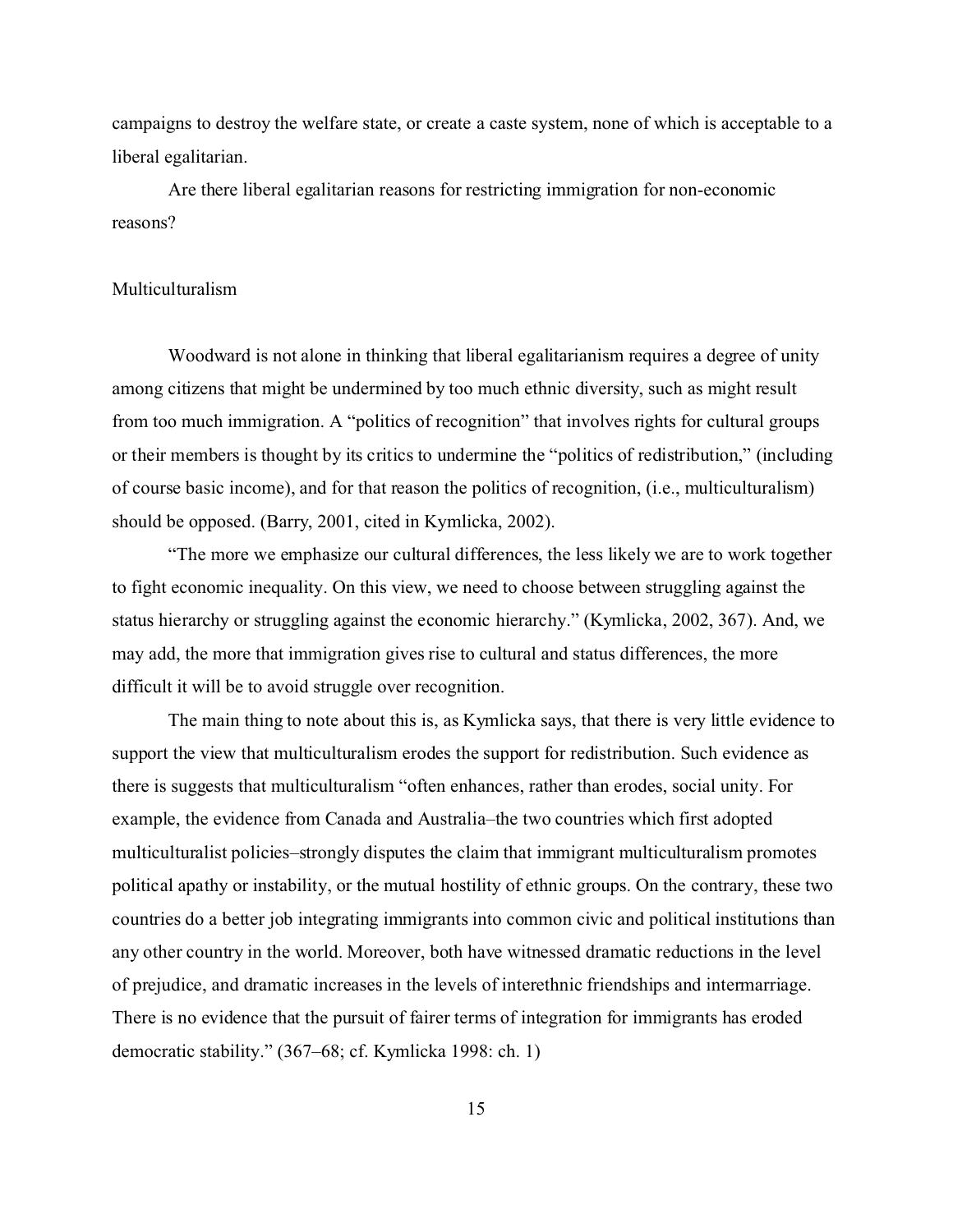Immigration "dystopia"?

Brian Barry (1995) claims that no moral position that takes account of consequences can support open borders. His argument rests on the following factual claims:

- Many people wish to migrate to the wealthier industrial countries.
- Migration tends to snowball, as communities of migrants provide networks of support for additional migration.
- At a certain point, the cultural barriers to migration disappear, as immigrants become the majority.
- Immigration will continue until conditions are no better in the countries of destination than in the countries of origin.

He concedes that if this outcome were substantially to improve the condition of the great majority of human beings, it would be "hard to deny its justice, at any rate on cosmopolitan liberal premises." (282)

What Barry disputes is this outcome. His worst case scenario is worth quoting: "Within the recipient countries, immigration on the scale envisaged would inevitably cause gross overcrowding and loss of every kind of amenity. It would also result in the collapse of the medical and educational services. There is no reason to suppose that the productive capacities of these economies could survive an influx of people unaccustomed to the ways of an industrial society at a rate far too great for any kind of acculturation to be possible. Nor should we expect liberal democracy to survive, especially since uncontrolled immigration would create any number of situations of potential ethnic conflict." (282)

The end result, Barry claims, would be a decline of the better off to the condition of the poorer part of the world's population.

As an aside, it is worth noting that one could make a similar argument against massive global income and wealth transfers, which Barry favors as a less disruptive alternative. While the changes in the composition of the citizen populations would remain relatively more homogeneous, the transfers necessary to bring about global justice could have similar effects on the economies of the transferring countries, undermining the public sector services, starving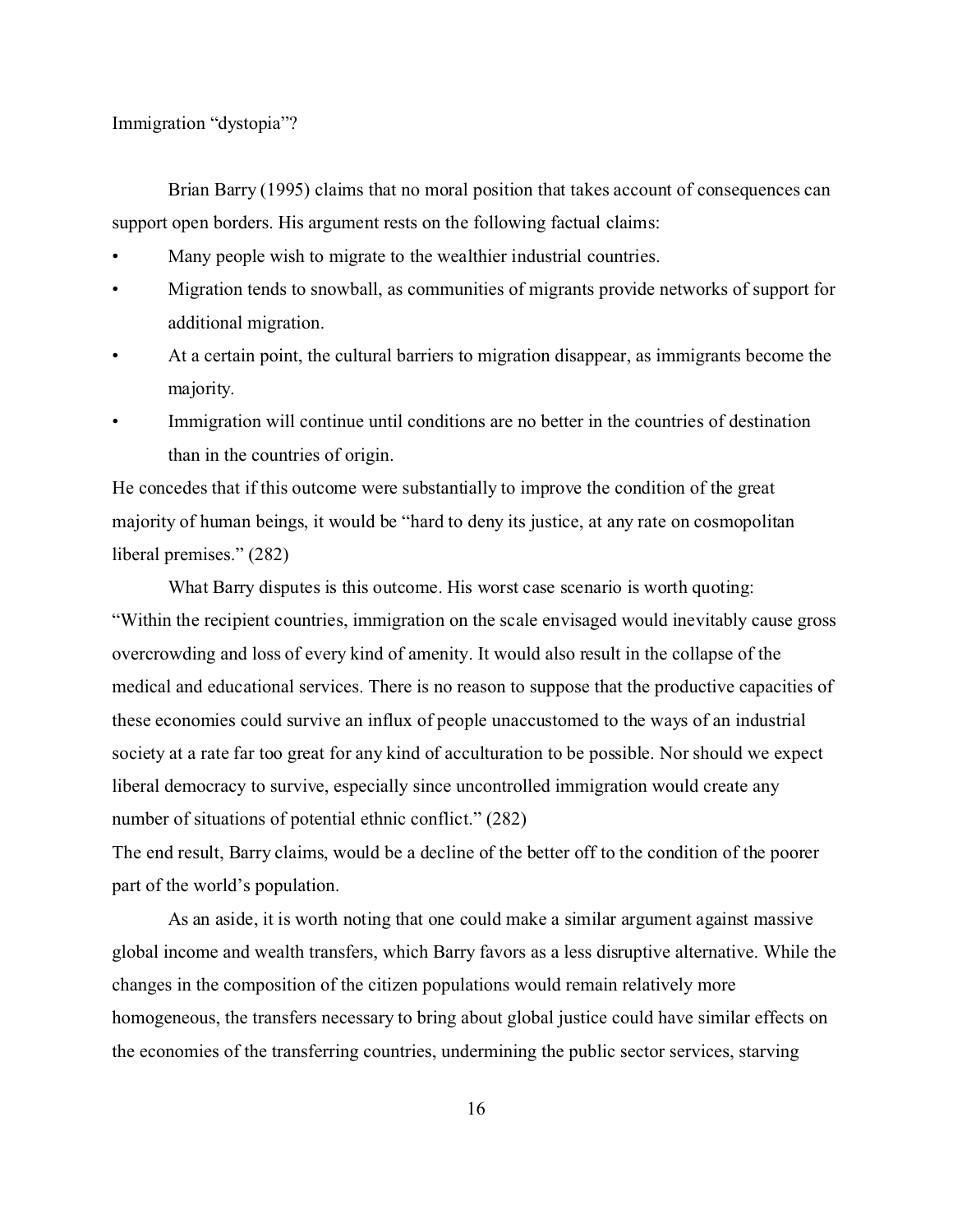capital, and leveling living conditions.

However, if these were the only results, bad as they may sound from the standpoint of the wealthier countries, it might still pass muster for the cosmopolitan if the worse off were better off at this equilibrium than they would be under the continuation of restricted borders. To tip the scale the other way, Barry adds two ecological considerations: 1) restricted borders put more pressure on states to control population increases; in the absence of these pressures, population growth would be greater and thus the welfare of all and each would be reduced; 2) "industrial countries... are the only ones with the money and technology to act effectively" in response to global warming and other green issues; in the "dystopia of open borders" there will be neither the capacity nor the will to respond, and everyone will suffer the consequences.

These two points are thought-provoking, but hardly uncontroversial as factual claims. It might well be the case that migrating families would begin to have fewer children in the context of the host country than they would have had at home, and the combined effect of their absence and the remittances sent back could contribute to lower population growth at home. It could be that international institutions could be strengthened under a regime of global justice, including open borders, that could handle ecological challenges better than the uncertain stewards that now rule the world economy.

Be that as it may, I am going to try another tack, which has implications for immigration policy, and incidentally also for global income transfers, such as we might envision with a GBI.

# Particular versus universal obligations: toward a politically reasonable policy

I want to begin with a principle that James Woodward suggests in his argument against open borders: "obligations which are already in place to present members of institutions and organizations, can sometimes defeat the claims of needy newcomers to participate in those organizations."(73) For example, the obligations I have to my existing children may obligate me not to adopt ten more very needy children, who would indeed benefit more than my children would lose. "A similar conclusion seems to hold in connection with many other organizations and institutions (for example, private schools, hospitals, shelters for homeless people) when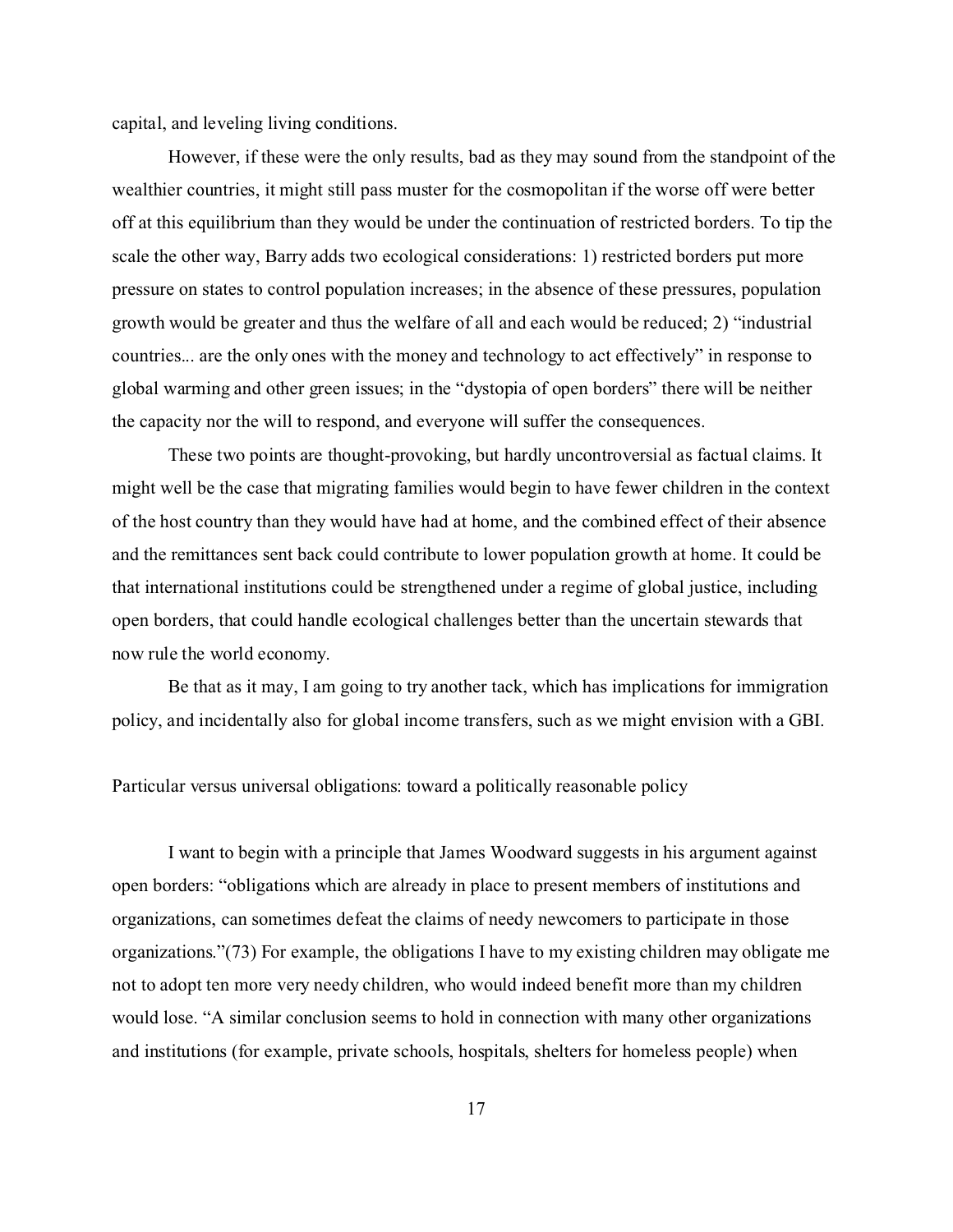there is no prior, agreed upon understanding that they will take all comers. This is sometimes framed as a priority of special obligations incurred in particular relationships over universal obligations to persons as such (Scheffler 1999). Why should not a parallel argument apply in connection with the obligations of states to their present residents or citizens?"

One objection is that this is a formula for the status quo trumping any argument for redistributive justice. Woodward replies: "While I fully agree that present arrangements concerning national sovereignty are morally defective and non-ideal, it does not follow that moral requirements based on such arrangements lack force or are without serious moral weight in the way that the objection claims." (74)

Applying this to immigration, it may be that the obligations the state has to improve the conditions of its worse off citizens constrain the amount of immigration that it can allow to that amount that would not substantially lower the conditions of the previously worse-off. Applying the principle to GBI, the transfer of GBI should not be so great as to substantially worsen the position of the worse off in the transferring countries. These examples suggest a middle path between an unconstrained policy of open borders (and/or a global difference principle) on the one hand, and, on the other hand, a narrowly nationalist policy that ignores global inequalities. The contrast can be illustrated by contrasting two paths of progress toward global justice, suggested first by Barry's "nightmare" scenario, and second, by the principle I am trying to articulate:

On the first path, the guiding principle is the condition of the worse-off globally, whose minimum condition should be maximized as rapidly as possible, even if this means significantly worsening the condition of the worse off in the wealthier countries. This goal might be met either by global transfers, or less perfectly and with unwanted side effects, by unconstrained migration. The citizens of the transferring countries might complain, not purely out of selfinterest, that they are being deprived of wealth and income to which they are entitled as a result of prior promises. These promises are not, as a libertarian might argue, absolute, but they carry, as Woodward suggests, some weight.

Doing justice both to the claims of the world's poor, and to the historically grounded expectations of the worse-off in the wealthier countries, these expectations for income in the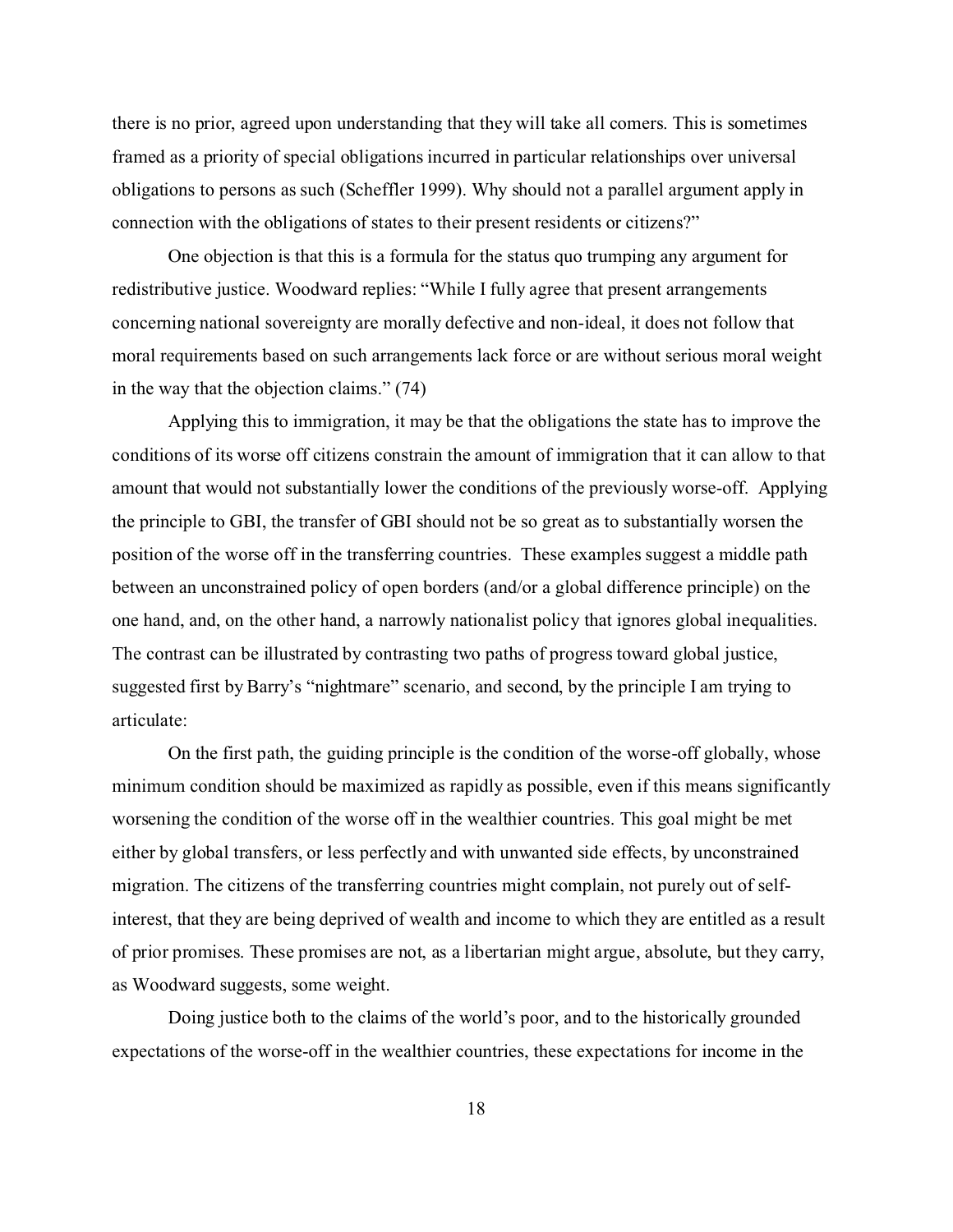present should not lead to steady continued enrichment into the indefinite future. Rather, steady growth should build in a process of transfer of wealth (and/or a reasonable flow of new immigrants to share the wealth), so that over time, the world distribution will converge toward an ideally just distribution. On this scenario, there is not the heaven-crashing justice Barry worries about. The wealthy just get wealthier at a slower rate as the rest of the world catches up.

Two objections: First, what about the poor's immediate needs and their just claims to their fair share of the resources? I think a case could be made, that respects special obligations and Barry's worries, for immediately addressing the catastrophes that everyday are befalling millions, not only the famines and refugee crises, but the continuing grinding poverty in which much of the world's people live. There should be agreement on a world minimum, to which everyone is raised as soon as possible. And failing this, there should be toleration of immigration that results from the pressures of survival. This is not a Rawlsian maximized minimum (maximin), but a minimum against a standard of survival. The Rawlsian minimum would be the longer term goal.

Second, it might be argued that the principle I have introduced allows a slippery slope backward from every claim for social justice. Not only the worse-off in the wealthier countries can lay claim to prior promises of their (relative) privileges, the wealthiest in those countries too have a sense of entitlement, expectations historically grounded, that they and their children shall enjoy their wealth. I think one can develop reasonable arguments to differentiate the position of the privileged from that of the relatively impoverished in the wealthier countries. But in the limited space I have here, I am going to grant these claims, under conditions of non-ideal practice, with the same sort of qualification that I made about the claims of the worse-off of the wealthier countries. The wealthy's claims should be given some weight, but they are not absolute, libertarian entitlements. Rather, into the future the expectations must include a convergence toward justice, nationally and globally.

Two examples of policy proposals exhibit the pattern suggested by my principle. One is the ill-fated Meidner plan in Sweden, which, over the course of a few decades, would have transferred most of the capital wealth in Sweden from wealthy individuals to workers' funds, without any expropriation (Meidner 1993). Such funds could, incidentally, be the basis for at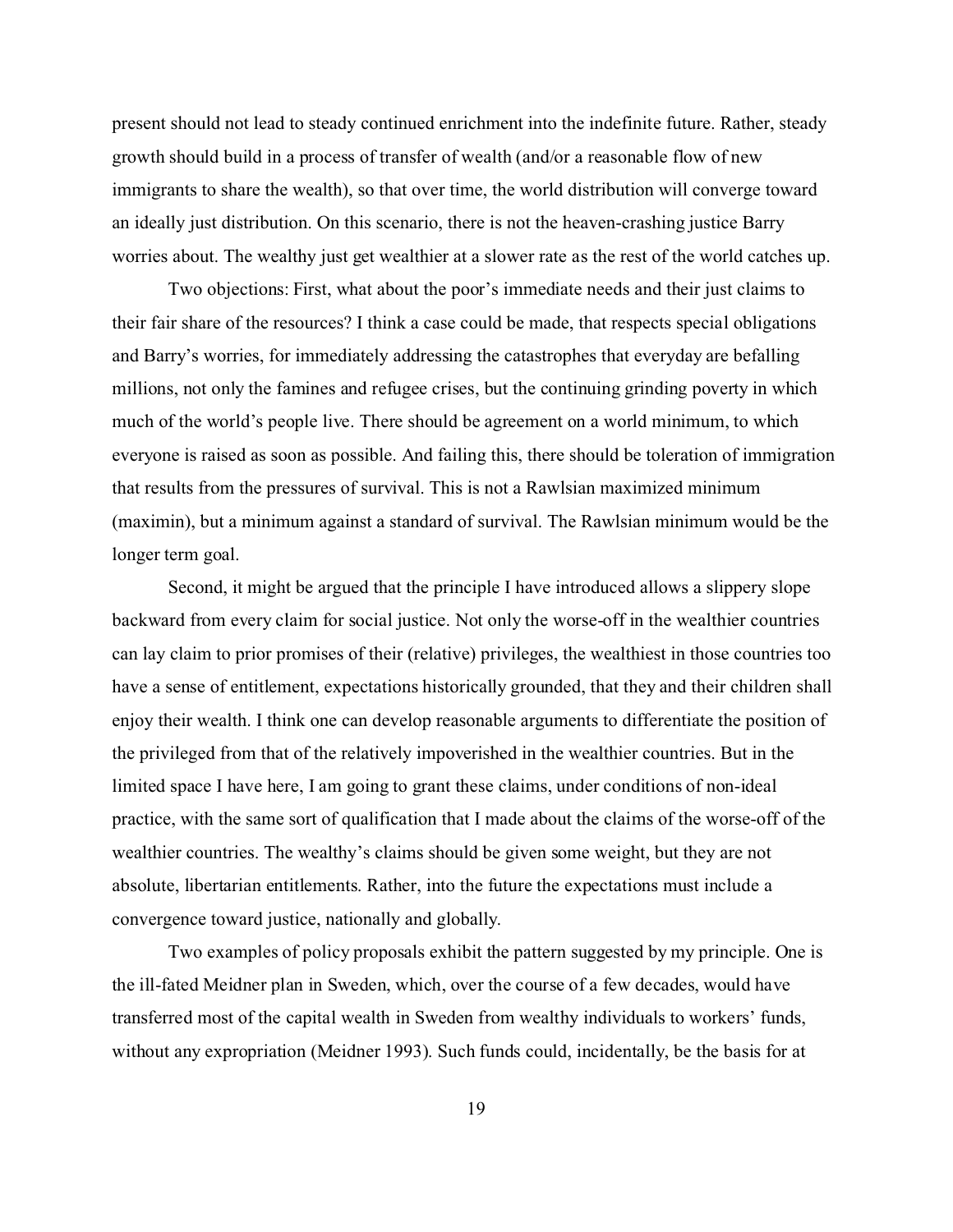least part of a NBI, if further structured in the manner suggested by John Roemer's socialist stock ownership scheme (Roemer 1994). Second, the proposal for the introduction of a basic income in Ireland, as projected by Charles Clark (2002), would phase in the BI over a period of years, without expropriating wealth or reducing the wealth and income of the wealthy, but only reducing the rate of growth of that wealth and income.

I think a further elaboration of this idea can be shown to be politically reasonable.

In conclusion, NBI policy should be designed to address the implications of NBI for immigration. There is likely to be a tension between generous NBI and relatively open borders, and more open borders are to be expected from further economic integration. While the case for tightening borders is rather weak, and the effort to reduce immigration at the border can be counterproductive, some restriction can be justified as politically reasonable in order not to strain the commitment of citizens to egalitarian principles by making the poorest citizens significantly worse off. At the same time, the claims of global justice need to be acknowledged, and wealthier states put on a path toward egalitarian justice on a global scale.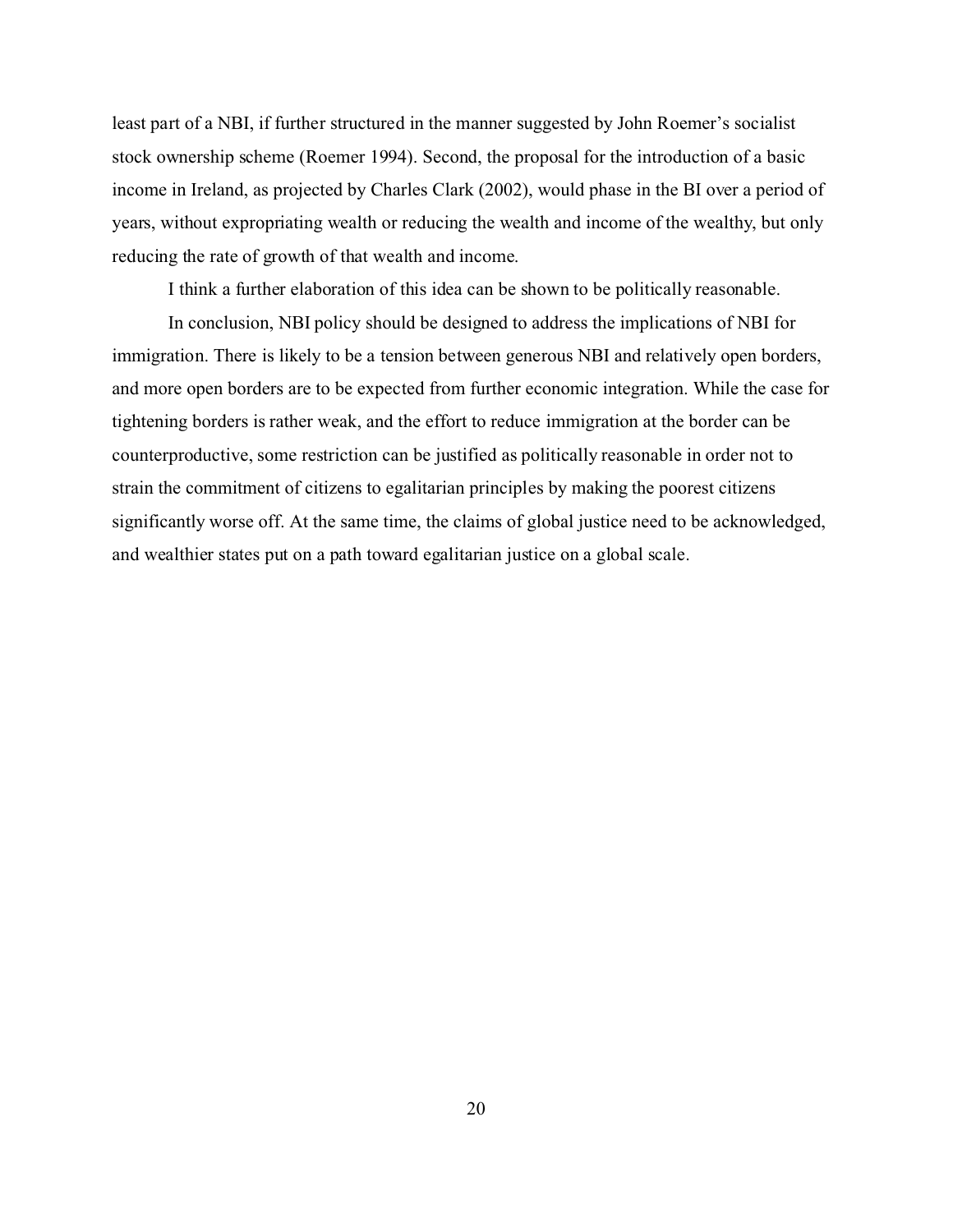# REFERENCES

Barry, Brian (2001) *Culture and Equality: An Egalitarian Critique of Multiculturalism* (Cambridge: Polity).

- Barry, Brian and Robert E. Goodin (1992) *Free Movement: Ethical issues in the transnational migration of people and of money* (University Park, Pennsylvania: The Pennsylvania State University Press)
- Beitz, Charles R. (1999) "International Liberalism and Distributive Justice: A Survey of Recent Thought," *World Politics* 51 (January): 269–96.
- Borjas, George J. (1999) *Heaven's Door: Immigration Policy and the American Economy* (Princeton: Princeton University Press).
- Carens, Joseph H. (1992) "Migration and morality: A liberal egalitarian perspective," in Barry and Goodin (1992).
- Stephen Castles (2004) "Confronting the Realities of Forced Migration," Migration Information Source, May 1, www.migrationinformation.org.
- Clark, Charles M.A. (2002) *The Basic Income Guarantee: Ensuring progress and prosperity in the 21st century* (Dublin: The Liffey Press).
- Cornelius, Wayne (2004) "Evaluating Enhanced US Border Enforcement," Migration Information Source, May 1, [<www.migrationinformation.org](http://www.migrationinformation.org>)>.
- Howard, Michael W. (2000) *Self-management and the Crisis of Socialism: The Rose in the Fist of the Present* (Lanham, Maryland: Rowman and Littlefield).
- \_\_\_\_\_\_\_\_ (forthcoming). "Basic Income, Liberal Neutrality, Socialism, and Work," *Review of Social Economy*; to be reprinted in *The Ethics and Economics of the Basic Income Guarantee*, ed. Karl Widerquist, Michael Lewis, and Steve Pressman, published by Ashgate; earlier version published as: "Liberal and Marxist Arguments for Basic Income," in Guy Standing, ed., *Promoting Income Security as a Right in Europe and N. America* (Geneva: International Labor Organization, forthcoming).

Jordan, Bill, and Franck Düvell (2003) *Migration: The Boundaries of Equality and Justice*

<sup>(1995) &</sup>quot;The quest for consistency: A sceptical view," in Barry and Goodin (1992): 279–87.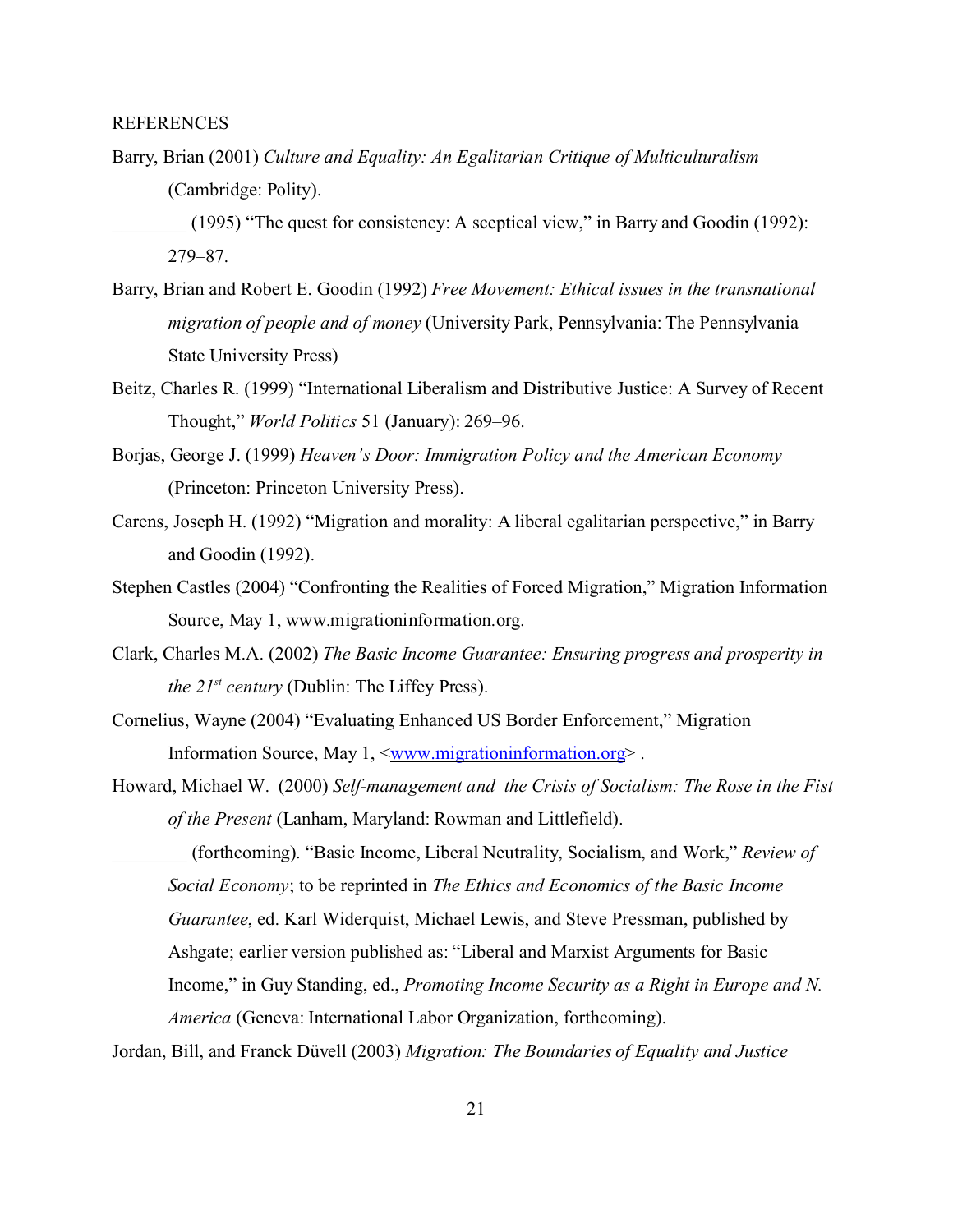(Cambridge: Polity Press).

Kymlicka, Will (1998) *Finding Our Way: Rethinking Ethnocultural Relations in Canada* (Toronto: Oxford University Press).

\_\_\_\_\_\_\_\_(2002) *Contemporary Political Philosophy* (Oxford: Oxford University Press).

- Levinson, Amanda (2002) "Immigrants and Welfare Use," Migration Policy Institute, August 1, [<www.migrationinformation.org](http://www.migrationinformation.org>)>
- McKinnish, Terra (2003) "Evidence of Cross-Border Welfare Migration," (unpublished manuscript, revision forthcoming in *Journal of Human Resources*).
- Meidner, Rudolph (1993) "Why did the Swedish Model Fail?" *Socialist Register:* 211-228.
- Pioch, Roswitha (2002) "Migration, Citizenship, and Welfare State Reform in Europe: Overcoming marginalization in segregated labour markets" (Ninth International BIEN Congress, Geneva)<http://www.etes.ucl.ac.be/BIEN/Index.html.>
- Rawls, John (1999) *The Law of Peoples* (Cambridge, Mass.: Harvard University Press).
- Reeve, Andrew, and Andrew Williams, eds. (2003) *Real Libertarianism Assessed: Political Theory after Van Parijs* (Houndmills, Basingstoke, Hampshire: Palgrave).
- Roemer, John (1994) *A Future for Socialism* (Cambridge: Harvard University Press).
- Scheffler, Samuel (1999) "The Conflict between Justice and Responsibility," in Ian Shapiro and Lea Brilmayer, *Global Justice*, Nomos XLI (New York: New York University Press): 86–106.
- Steiner, Hillel (2003) "Compatriot Priority and Justice among Thieves," in Andrew Reeve and Andrew Williams, eds., *Real Libertarianism Assessed: Political Theory after Van Parijs* (Houndmills, Basingstoke, Hampshire: Palgrave): 161–71.
- Van Parijs, P. (1992) "Commentary: Citizenship exploitation, unequal exchange and the breakdown of popular sovereignty," in Barry and Goodin (1992).
	- \_\_\_\_\_\_\_\_ (2003) "Hybrid Justice, Patriotism and Democracy: a Selective Reply," in Andrew Reeve and Andrew Williams, eds., *Real Libertarianism Assessed: Political Theory after Van Parijs* (Houndmills, Basingstoke, Hampshire: Palgrave, 2003): 201–16.
	- \_\_\_\_\_\_\_\_ (1995) *Real Freedom for All: What (If Anything) Can Justify Capitalism?* (Oxford: Clarendon Press).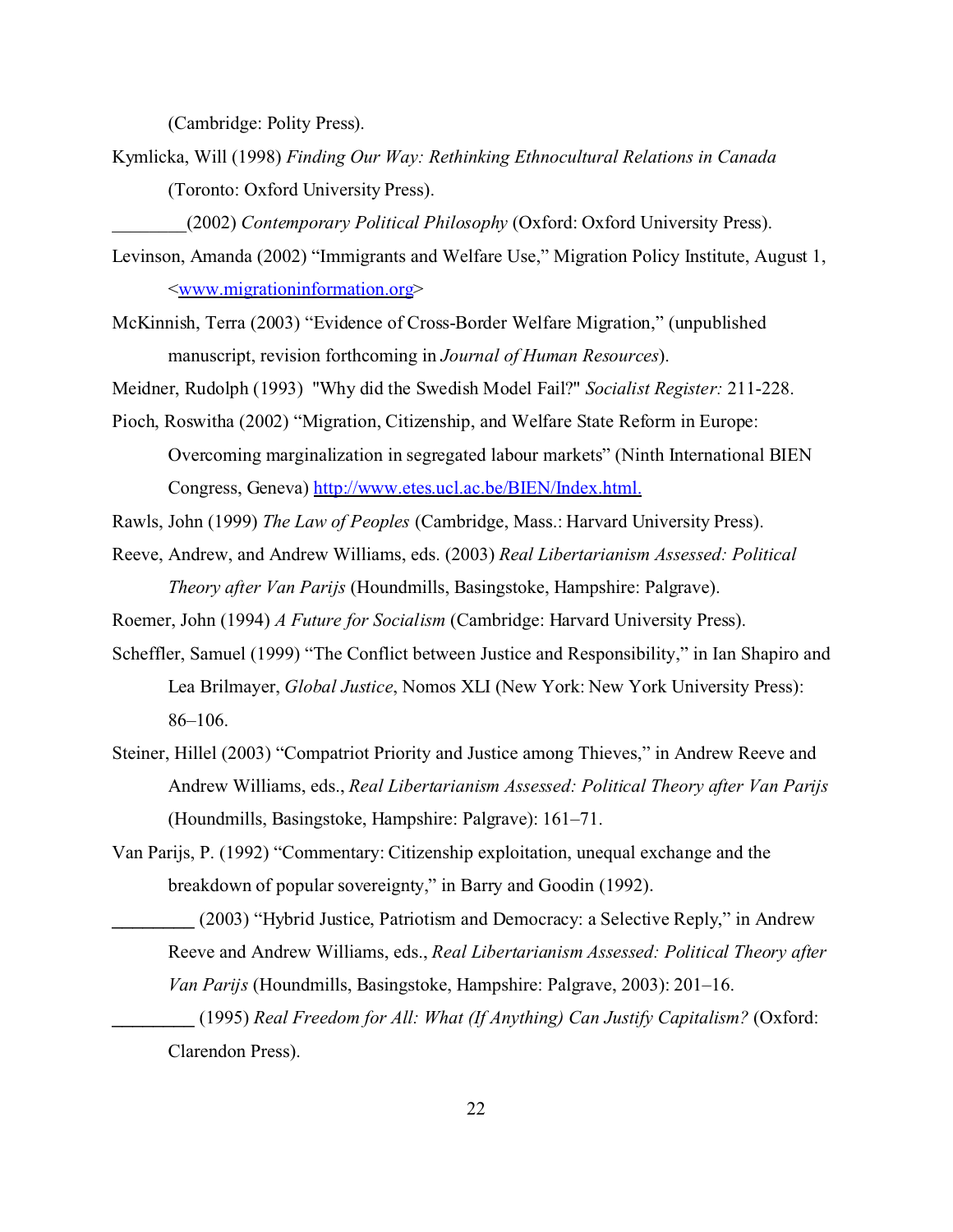Woodward, James (1992) "Commentary: Liberalism and migration," in Barry and Goodin,

(1992): 59–84.

# ENDNOTES

1. Pioch (2002). See also Jordan and Duvell (2003) for a case for a global basic income in response to problems of migration.

2. I have defended basic income from a Rawlsian standpoint in *Self-management and the Crisis of Socialism: The Rose in the Fist of the Present*, Rowman and Littlefield, 2000,and "Basic Income, Liberal Neutrality, Socialism, and Work," *Review of Social Economy*, forthcoming; to be reprinted in *The Ethics and Economics of the Basic Income Guarantee*, ed. Karl Widerquist, Michael Lewis, and Steve Pressman, published by Ashgate; earlier version published as: "Liberal and Marxist Arguments for Basic Income," in Guy Standing, ed., *Promoting Income Security as a Right in Europe and N. America* (Geneva: International Labor Organization, forthcoming).

3. Will Kymlicka (2002), 314–15. The 2004 elections to the European Parliament were not encouraging, with a record low voter turnout and surge of support for anti-EU parties. Reports by Sylvia Poggioli, Morning Edition, National Public Radio, June 10 and June 14, 2004.

4. This proposition was struck down in the courts. *ACLU News*, January/February 1998, [<www.aclunc.org/aclunews/news198/187.html](http://www.aclunc.org/aclunews/news198/187.html>)>.

5. Amanda Levinson, "Immigrants and Welfare Use," Migration Policy Institute, August 1, 2002, [<www.migrationinformation.org](http://www.migrationinformation.org>)>

6. Wayne Cornelius, "Evaluating Enhanced US Border Enforcement," Migration Information Source, May 1, 2004, [<www.migrationinformation.org](http://www.migrationinformation.org>)> .

7. Real Freedom for All, 228, 34.

8. "Commentary: Citizenship exploitation, unequal exchange and the breakdown of popular sovereignty," in Brian Barry and Robert E. Goodin, *Free Movement: Ethical issues in the transnational migration of people and of money* (University Park, Pennsylvania: The Pennsylvania State University Press, 1992), 164.

9. Wayne Cornelius, 2004.

10. Hillel Steiner, "Compatriot Priority and Justice among Thieves," in Andrew Reeve and Andrew Williams, eds., *Real Libertarianism Assessed: Political Theory after Van Parijs* (Houndmills, Basingstoke, Hampshire: Palgrave, 2003), 161–71.